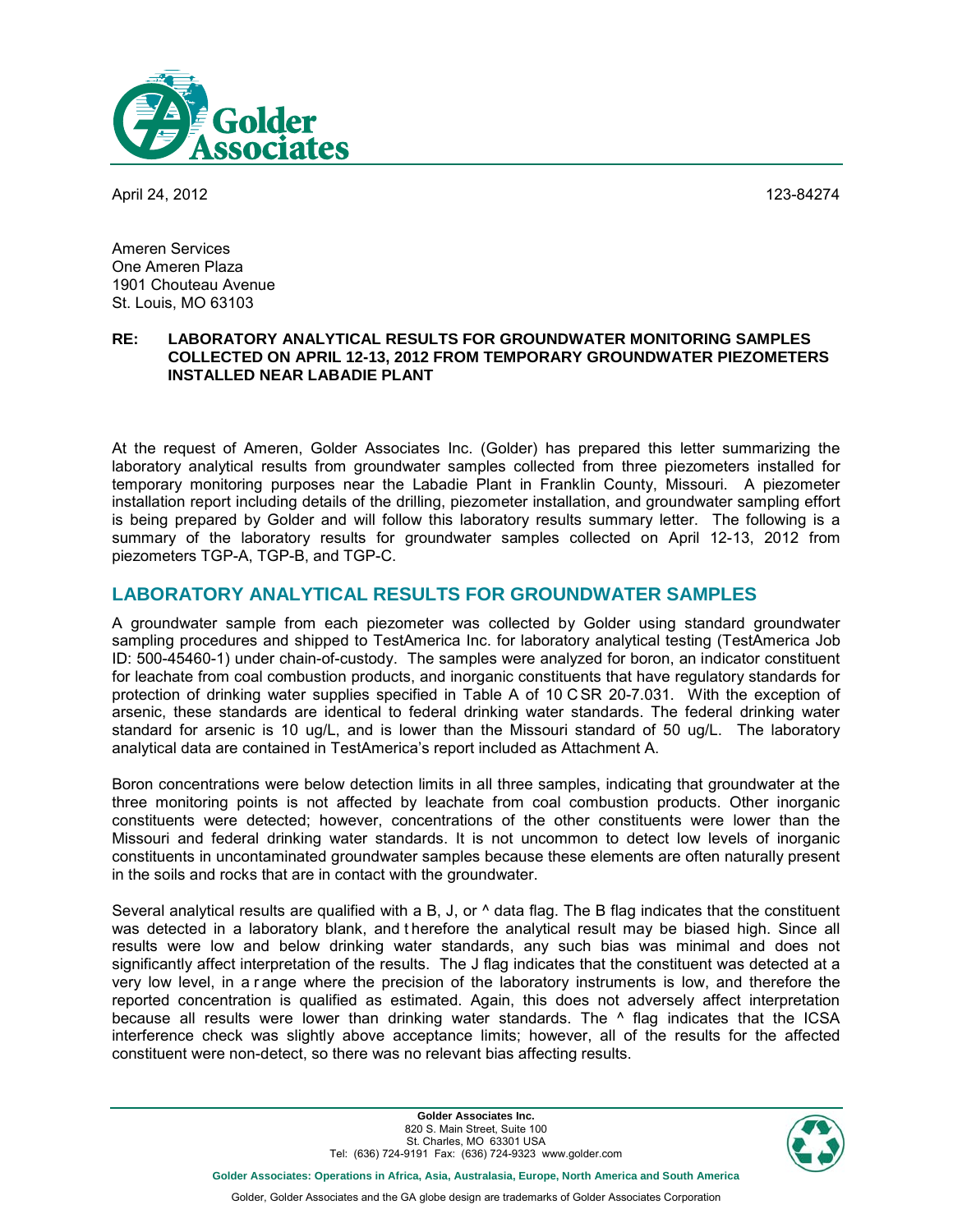If you have any questions regarding this information, please do not hesitate to contact the undersigned.

Sincerely,

#### **GOLDER ASSOCIATES INC.**

Nochel Day

inform is expected

Michael W. Dreyer, E.I.T. Mark N. Haddock, R.G., P.E. Staff Engineer<br>Staff Engineer Senior Engineer Associate

Attachments: Attachment A – TestAmerica Laboratory Analytical Report

MWD/MNH

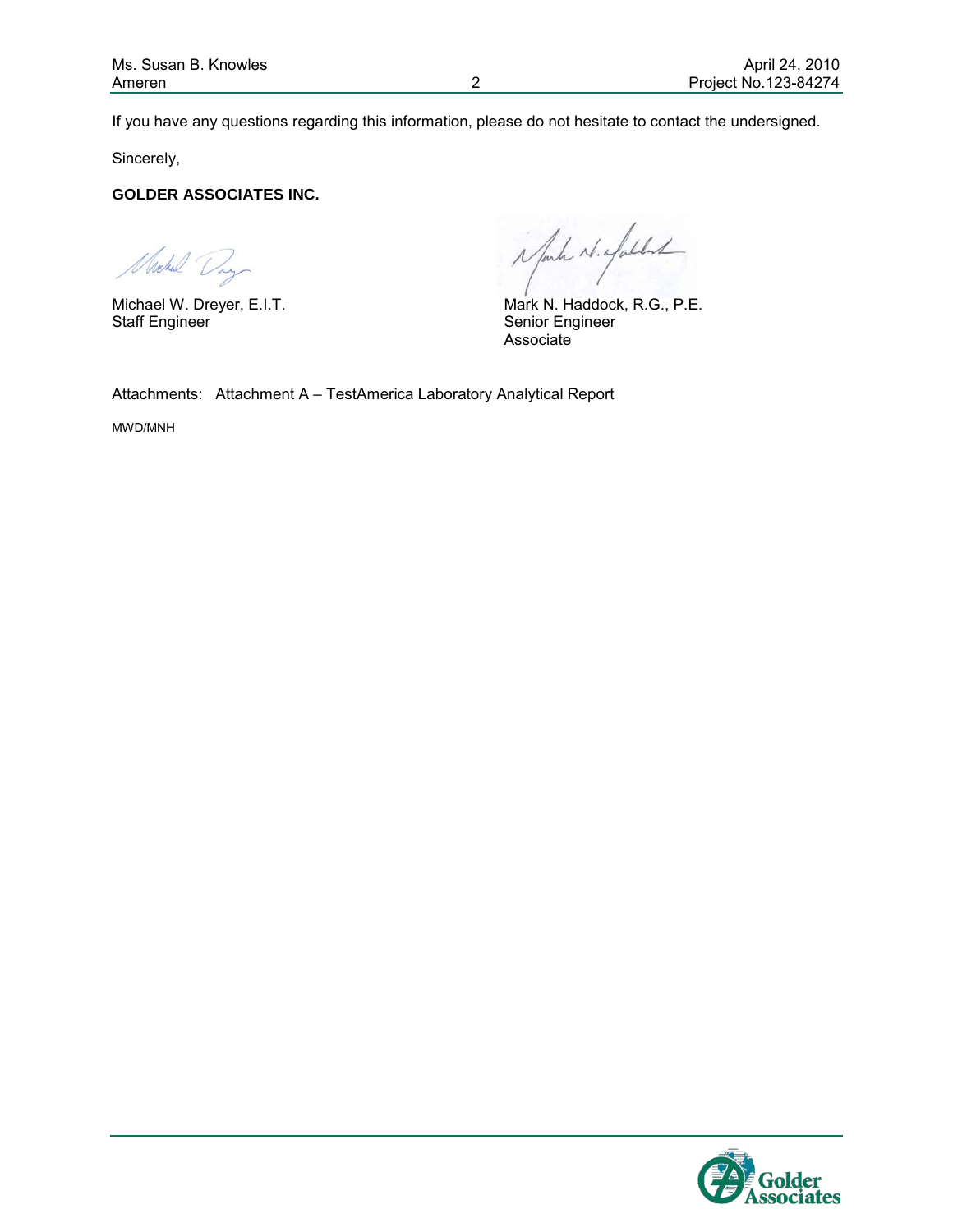#### **Comparison of Analytical Results to Missouri and Federal Drinking Water Standards Groundwater Samples Collected Upgradient of the Labadie Power Plant Samples Collected April 12-13, 2012**

|                |                       |                      | <b>TGP-A</b>    | TGP-B         | TGP-C            | <b>DUP-1**</b> |
|----------------|-----------------------|----------------------|-----------------|---------------|------------------|----------------|
| Analyte*       | Missouri <sup>1</sup> | Federal <sup>2</sup> | 4/12/12         | 4/13/12       | 4/12/12          | 4/12/12        |
| Antimony       | 0.006                 | 0.006                | $\sqrt{0.0026}$ | $0.0026$ J    | < 0.0026         | < 0.0026       |
| Arsenic        | 0.05                  | 0.01                 | < 0.0024        | < 0.0024      | < 0.0024         | < 0.0024       |
| Barium         | 2.0                   | 2.0                  | 0.21 B          | 0.10 B        | 0.15 B           | 0.22 B         |
| Beryllium      | 0.004                 | 0.004                | < 0.00044       | < 0.00044     | < 0.00044        | < 0.00044      |
| Boron          | no DWS                | no MCL               | < 0.024         | < 0.024       | < 0.024          | < 0.024        |
| Cadmium        | 0.005                 | 0.005                | $< 0.00054$ ^   | $< 0.00054$ ^ | <0.00054 $\land$ | $< 0.00054$ ^  |
| Chloride       | 250                   | [250]                | 5.8 B           | 29 B          | 43 B             | 5.7 B          |
| Chromium       | 0.1                   | 0.1                  | $0.0029$ J      | $0.0025$ J    | $0.0013$ J       | $0.0034$ J     |
| Copper         | 1.3                   | 1.3                  | < 0.0011        | < 0.0011      | < 0.0011         | < 0.0011       |
| Fluoride       | 4                     | 4                    | 0.20            | 0.25          | $0.16$ J         | $0.18$ J       |
| _ead           | 0.015                 | 0.015                | 0.0031 JB       | $0.0036$ JB   | $0.0044$ JB      | 0.0037 JB      |
| Mercury        | 0.002                 | 0.002                | < 0.000070      | < 0.000070    | < 0.000070       | < 0.000070     |
| Nickel         | 0.1                   | no MCL               | $0.0020$ J      | < 0.0019      | < 0.0019         | $0.0021$ J     |
| Nitrate as N   | 10                    | 10                   | 1.3             | 7.9           | 5.0              | 1.3            |
| Selenium       | 0.05                  | 0.05                 | < 0.0027        | < 0.0027      | < 0.0027         | < 0.0027       |
| Silver         | 0.05                  | [0.10]               | < 0.0011        | < 0.0011      | < 0.0011         | < 0.0011       |
| <b>Sulfate</b> | 250                   | [250]                | 13              | 25            | 34               | 14             |
| Thallium       | 0.002                 | 0.002                | < 0.0013        | < 0.0013      | < 0.0013         | < 0.0013       |
| Zinc           | 5.0                   | $[5.0]$              | < 0.0047        | < 0.0047      | $0.0064$ J       | < 0.0047       |

Notes

\* Concentrations listed in mg/L

\*\* Duplicate sample from TGP-A

1 Missouri drinking water supply (DWS) standard per 10 CSR 20-7.031 Table A

- There is no DWS for boron

2 Federal Maximum Contaminant Level (MCL)

- [ ] indicates that there is no MCL for the constituent, and the non-enforceable Secondary MCL is displayed

- There is no MCL or Secondary MCL for boron and nickel

- Federal standards listed at: http://water.epa.gov/drink/contaminants/index.cfm#List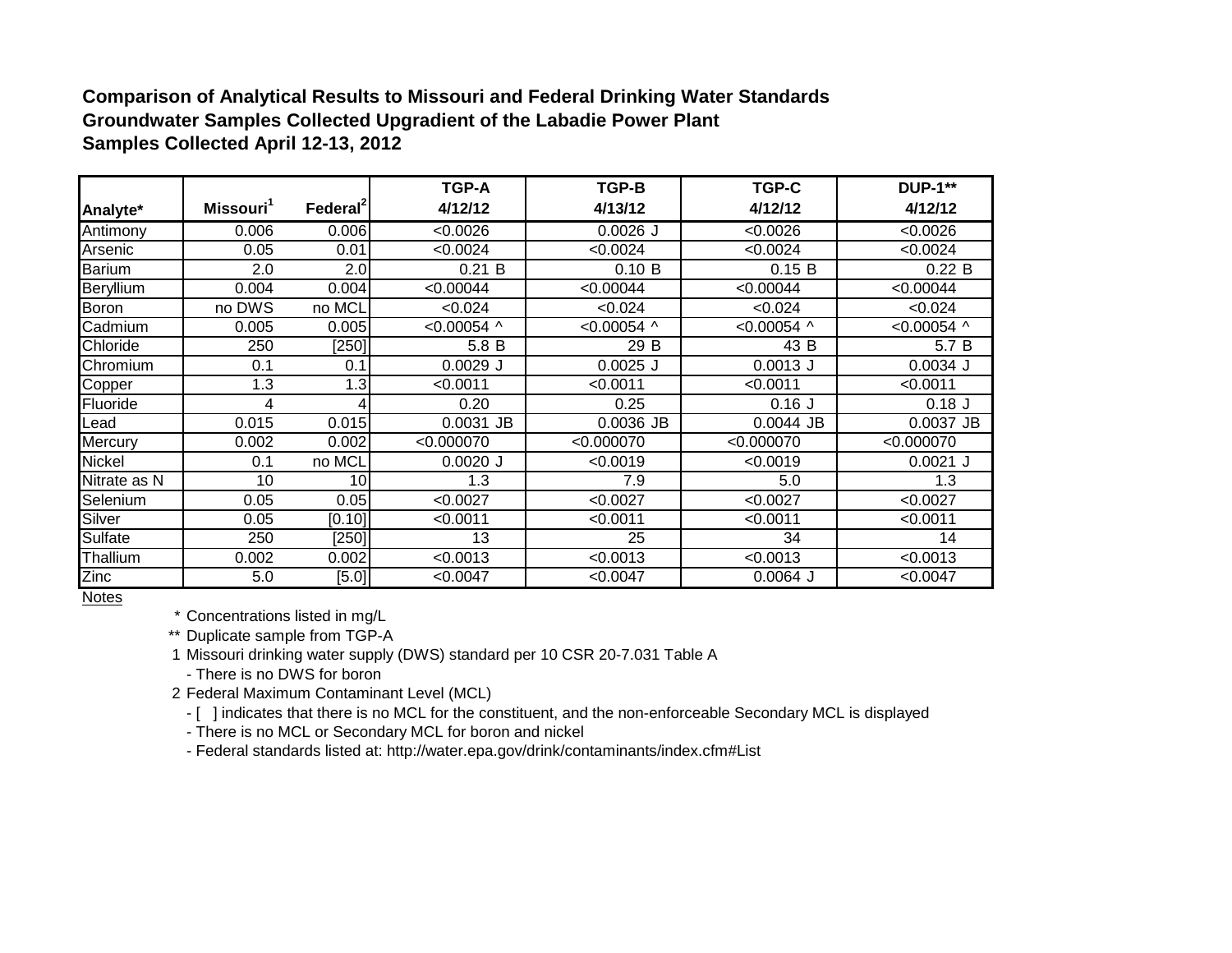<span id="page-3-1"></span>

THE LEADER IN ENVIRONMENTAL TESTING

### **ANALYTICAL REPORT**

#### TestAmerica Laboratories, Inc.

TestAmerica Chicago 2417 Bond Street University Park, IL 60484 Tel: (708)534-5200

#### TestAmerica Job ID: 500-45460-1

Client Project/Site: Ameren Groundwater Testing Revision: 1

#### For:

Golder Associates Inc. 820 South Main Street Suite 100 St. Charles, Missouri 63301

Attn: Mike Dreyer

Donna L. Ingeneall

Authorized for release by: 4/24/2012 5:06:53 PM

Donna Ingersoll Project Manager II [donna.ingersoll@testamericain](mailto:donna.ingersoll@testamericainc.com)c.com

The test results in this report meet all 2003 NELAC and 2009 TNI requirements for accredited parameters, exceptions are noted in this report. This report may not be reproduced except in full, and with written approval from the laboratory. For questions please contact the Project Manager at the e-mail address or telephone number listed on this page.

This report has been electronically signed and authorized by the signatory. Electronic signature is intended to be the legally binding equivalent of a traditionally handwritten signature.

Results relate only to the items tested and the sample(s) as received by the laboratory.

<span id="page-3-0"></span>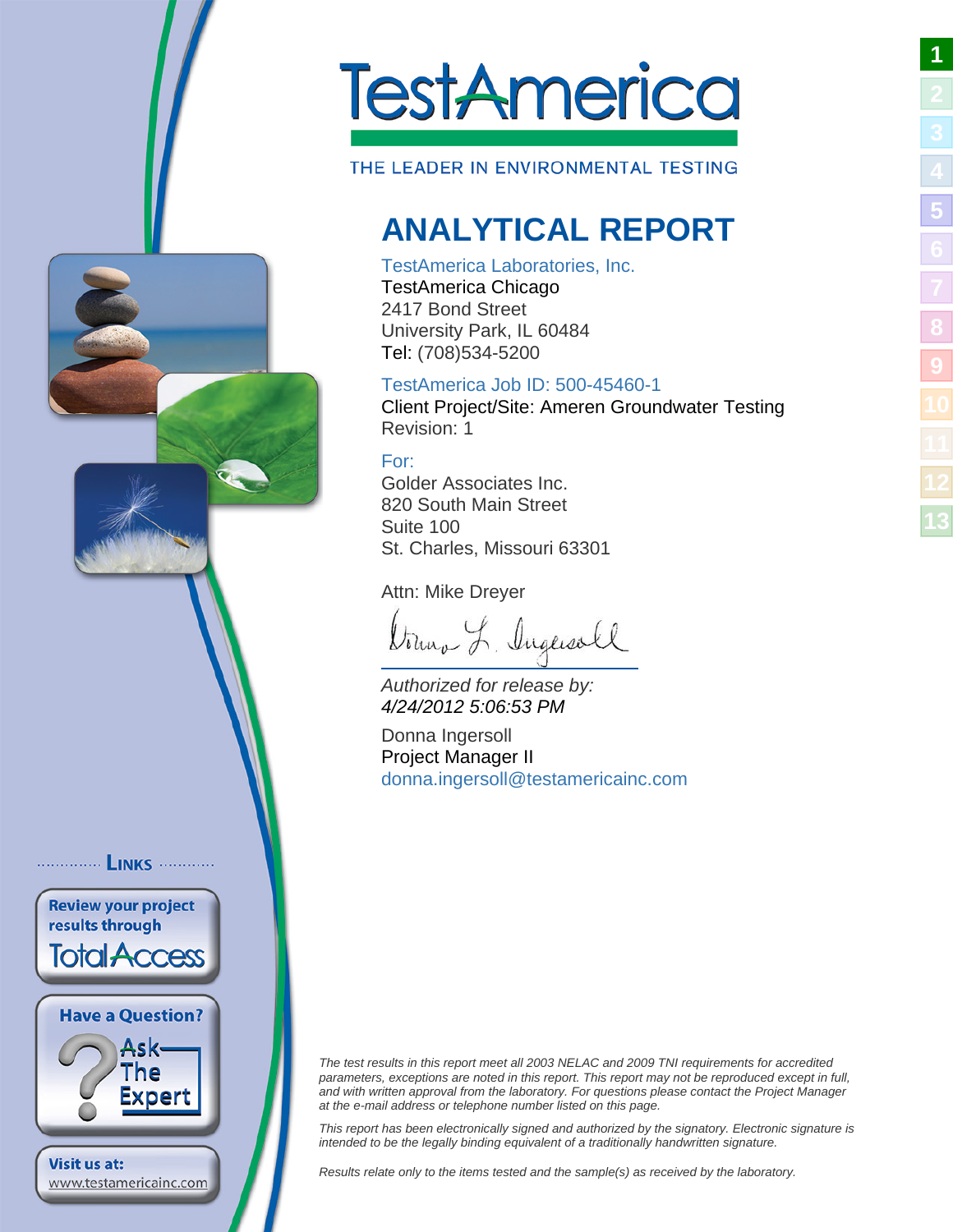### **Table of Contents**

<span id="page-4-1"></span><span id="page-4-0"></span>

| 13 |
|----|
| 14 |
|    |
|    |
|    |
|    |
|    |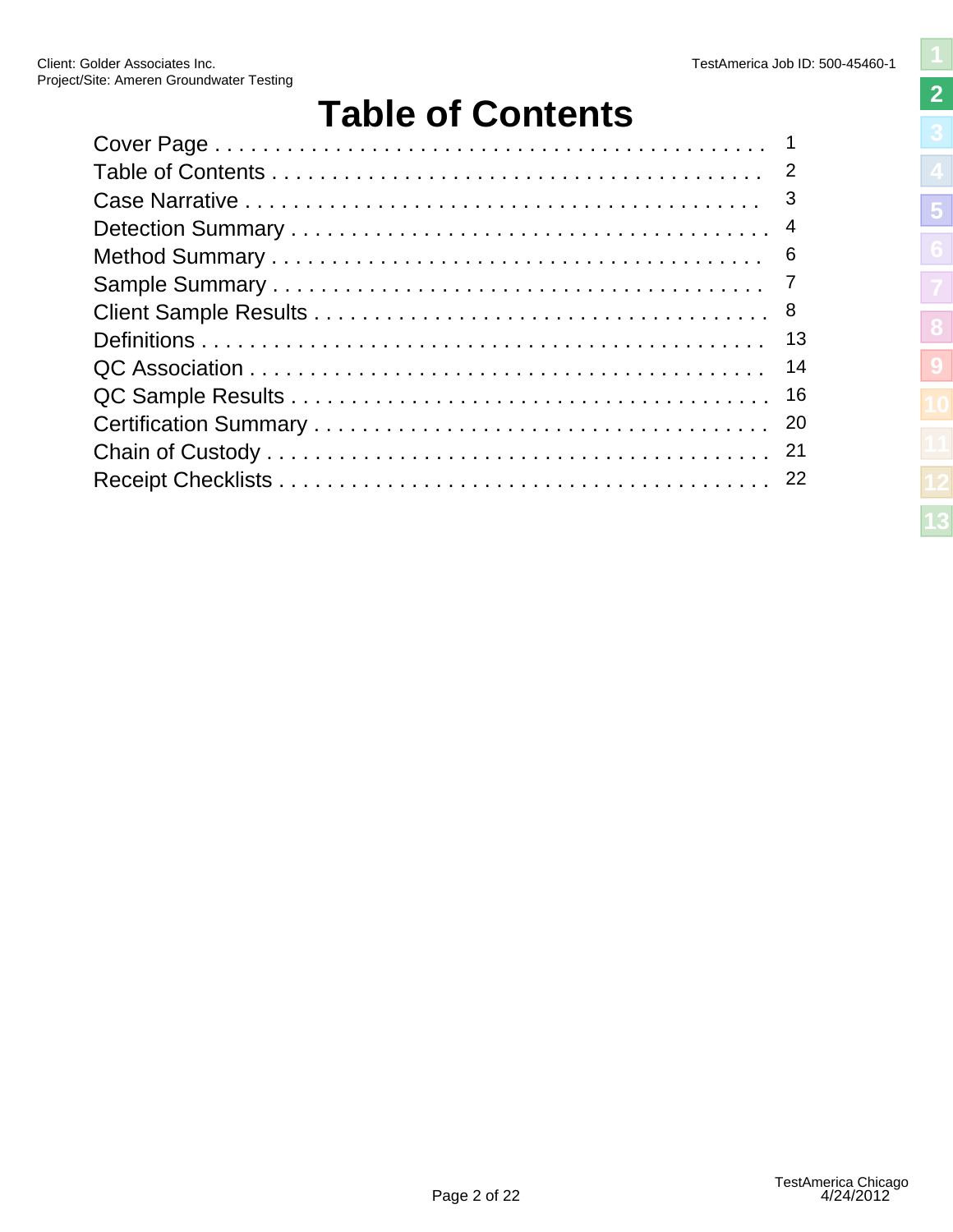#### <span id="page-5-1"></span><span id="page-5-0"></span>**Job ID: 500-45460-1**

#### **Laboratory: TestAmerica Chicago**

**Narrative**

**Job Narrative 500-45460-1**

#### **Comments**

Client requested report format be changed to present non-detects as < MDL.

#### **Receipt**

The samples were received on 4/14/2012 9:30 AM; the samples arrived in good condition, properly preserved and on ice. The temperature of the cooler at receipt was 0.30 C.

#### **Metals**

Method(s) 6010B: The ICSA for batch 146602 exceeded the acceptance limits for Cd. All samples were below the RL and therefore, reported.

Method(s) 7470A: The matrix spike / matrix spike duplicate (MS/MSD) recoveries for sample 500-45460-1 were outside control limits for Hg. The associated laboratory control sample (LCS) recovery met acceptance criteria.

No other analytical or quality issues were noted.

#### **General Chemistry**

Method(s) 9056: The following samples were analyzed outside of the 48-hour analytical holding time for nitrate-nitrogen due to instrument malfunction: DUP-1 (500-45460-4), RB-1 (500-45460-5), TGP-A (500-45460-1), TGP-B (500-45460-2), TGP-C (500-45460-3). The samples were received on Saturday, 4/14/12, and set up on the ion chromatograph (IC) upon receipt, within hold, but after the analyst had left for the day, the IC pressure dropped and no chromatograms past sample -1 were readable. None of the injections were reportable because they were not bracketed by end-run QC. The samples were re-analyzed on Tuesday, 4/17/12. The result obtained on Saturday for sample -1 was 1.4 mg/L as N. That compares well with the result reported from Tuesday, which was 1.3 mg/L. Typically, any nitrite-nitrogen that may have been present in the sample is often converted to nitrate-nitrogen, so it is possible that these reported nitrate results are biased high.

Method(s) 9056: Compound nitrate eluted outside the retention time window on the Ion Chromatography (IC) column for the following samples in batch 146758: (CCV 500-146758/13), (CCV 500-146758/39), (ICV 500-146758/1), (LCS 500-146758/4), DUP-1 (500-45460-4). This retention time shift was taken into account and corrected for when reviewing the samples for target compounds.

Method(s) 9056: The IC continuing calibration verification (CCV) for chloride associated with batch 146758 recovered above the upper control limit. The sample's spikes (MS/MSD) bracketed by this CCV were in control; therefore, the data have been reported.

No other analytical or quality issues were noted.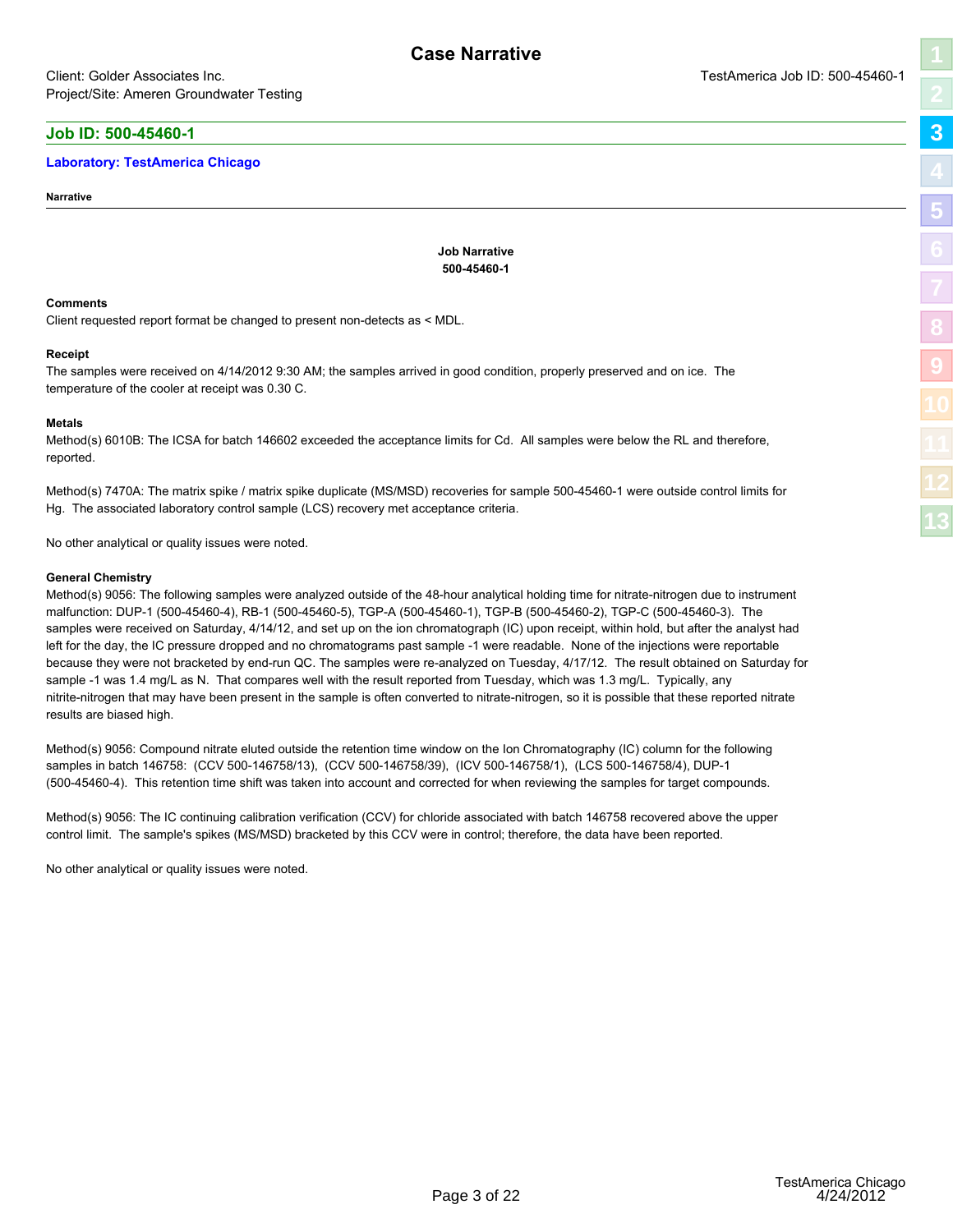**RL MDL**

0.010 mg/L 1 6010B 0.00044

#### <span id="page-6-1"></span><span id="page-6-0"></span>**Client Sample ID: TGP-A Lab Sample ID: 500-45460-1**

#### Fluoride 0.20 0.20 0.029 mg/L 1 9056 Total/NA Nitrate as N 1.3 0.10 0.023 mg/L 1 9056 Total/NA

Total/NA

#### **Client Sample ID: TGP-B Lab Sample ID: 500-45460-2**

| Lead                           | $0.0031 \text{ J B}$ |                         | 0.0050    | $0.0016$ mg/L |                 |                         | 6010B  | Total/NA                   |
|--------------------------------|----------------------|-------------------------|-----------|---------------|-----------------|-------------------------|--------|----------------------------|
| Nickel                         | $0.0020$ J           |                         | 0.010     | 0.0019 mg/L   |                 | -1                      | 6010B  | Total/NA                   |
| Chloride                       | 5.8 B                |                         | 0.20      | 0.083 mg/L    |                 | 1                       | 9056   | Total/NA                   |
| Fluoride                       | 0.20                 |                         | 0.20      | 0.029         | mg/L            | 1                       | 9056   | Total/NA                   |
| Nitrate as N                   | 1.3                  |                         | 0.10      |               | 0.023 mg/L      | $\mathbf{1}$            | 9056   | Total/NA                   |
| Sulfate                        | 13                   |                         | 2.0       |               | 0.90 mg/L       | 10                      | 9056   | Total/NA                   |
| <b>Client Sample ID: TGP-B</b> |                      |                         |           |               |                 |                         |        | Lab Sample ID: 500-45460-2 |
| Analyte                        |                      | <b>Result Qualifier</b> | <b>RL</b> | MDL           | Unit            | Dil Fac D               | Method | Prep Type                  |
| Antimony                       | $0.0026$ J           |                         | 0.020     | 0.0026        | mg/L            |                         | 6010B  | Total/NA                   |
| Barium                         | $0.10$ B             |                         | 0.010     | 0.00044       | mg/L            | 1                       | 6010B  | Total/NA                   |
| Chromium                       | $0.0025$ J           |                         | 0.010     | 0.00096       | mg/L            | 1                       | 6010B  | Total/NA                   |
| Lead                           | 0.0036 JB            |                         | 0.0050    | 0.0016 mg/L   |                 | $\mathbf 1$             | 6010B  | Total/NA                   |
| Chloride                       | 29                   | B                       | 2.0       | 0.83          | mg/L            | 10                      | 9056   | Total/NA                   |
| Fluoride                       | 0.25                 |                         | 0.20      | 0.029         | mg/L            | $\overline{\mathbf{1}}$ | 9056   | Total/NA                   |
| Nitrate as N                   | 7.9                  |                         | 1.0       |               | 0.23 mg/L       | 10                      | 9056   | Total/NA                   |
| Sulfate                        | 25                   |                         | 2.0       |               | 0.90 mg/L       | 10                      | 9056   | Total/NA                   |
| <b>Client Sample ID: TGP-C</b> |                      |                         |           |               |                 |                         |        | Lab Sample ID: 500-45460-3 |
| Analyte                        |                      | Result Qualifier        | <b>RL</b> |               | <b>MDL</b> Unit | Dil Fac D               | Method | Prep Type                  |
| Barium                         | $0.15$ B             |                         | 0.010     | 0.00044       | mg/L            |                         | 6010B  | Total/NA                   |
| Chromium                       | $0.0013$ J           |                         | 0.010     | 0.00096       | mg/L            |                         | 6010B  | Total/NA                   |
| Lead                           | 0.0044 JB            |                         | 0.0050    | 0.0016 mg/L   |                 |                         | 6010B  | Total/NA                   |
|                                |                      |                         |           |               |                 |                         |        |                            |

#### **Client Sample ID: TGP-C Lab Sample ID: 500-45460-3**

| Chloride                       | 29            | B                       | 2.0       |              | 0.83 mg/L       | 10                       | 9056   | Total/NA                   |
|--------------------------------|---------------|-------------------------|-----------|--------------|-----------------|--------------------------|--------|----------------------------|
| Fluoride                       | 0.25          |                         | 0.20      | 0.029 mg/L   |                 | $\mathbf 1$              | 9056   | Total/NA                   |
| Nitrate as N                   | 7.9           |                         | 1.0       | 0.23         | mg/L            | 10                       | 9056   | Total/NA                   |
| Sulfate                        | 25            |                         | 2.0       |              | 0.90 mg/L       | 10                       | 9056   | Total/NA                   |
| <b>Client Sample ID: TGP-C</b> |               |                         |           |              |                 |                          |        | Lab Sample ID: 500-45460-3 |
| Analyte                        |               | <b>Result Qualifier</b> | <b>RL</b> |              | <b>MDL</b> Unit | Dil Fac D                | Method | Prep Type                  |
| Barium                         | $0.15$ B      |                         | 0.010     | 0.00044      | mg/L            |                          | 6010B  | Total/NA                   |
| Chromium                       | $0.0013$ J    |                         | 0.010     | 0.00096 mg/L |                 | 1                        | 6010B  | Total/NA                   |
| Lead                           | 0.0044 JB     |                         | 0.0050    | 0.0016 mg/L  |                 |                          | 6010B  | Total/NA                   |
| Zinc                           | $0.0064$ J    |                         | 0.020     | 0.0047 mg/L  |                 | -1                       | 6010B  | Total/NA                   |
| Chloride                       | 43 B          |                         | 2.0       |              | 0.83 mg/L       | 10                       | 9056   | Total/NA                   |
| Fluoride                       | $0.16$ J      |                         | 0.20      | 0.029 mg/L   |                 | $\overline{\phantom{a}}$ | 9056   | Total/NA                   |
| Nitrate as N                   | 5.0           |                         | 1.0       |              | 0.23 mg/L       | 10                       | 9056   | Total/NA                   |
| Sulfate                        | 34            |                         | 2.0       |              | 0.90 mg/L       | 10                       | 9056   | Total/NA                   |
| <b>Client Sample ID: DUP-1</b> |               |                         |           |              |                 |                          |        | Lab Sample ID: 500-45460-4 |
| Analyte                        |               | Result Qualifier        | <b>RL</b> |              | <b>MDL</b> Unit | Dil Fac D                | Method | Prep Type                  |
| Barium                         | $0.22\quad B$ |                         | 0.010     | 0.00044      | mg/L            |                          | 6010B  | Total/NA                   |
| Chromium                       | $0.0034$ J    |                         | 0.010     | 0.00096 mg/L |                 |                          | 6010B  | Total/NA                   |
| Lead                           | 0.0037 JB     |                         | 0.0050    | 0.0016 mg/L  |                 |                          | 6010B  | Total/NA                   |
|                                |               |                         |           |              |                 |                          |        |                            |

#### **Client Sample ID: DUP-1 Lab Sample ID: 500-45460-4**

| Chloride                       | 43            | B                       | 2.0       |             | 0.83 mg/L       | 10                      | 9056          | Total/NA                   |
|--------------------------------|---------------|-------------------------|-----------|-------------|-----------------|-------------------------|---------------|----------------------------|
| Fluoride                       | $0.16$ J      |                         | 0.20      | 0.029       | mg/L            | $\overline{\mathbf{1}}$ | 9056          | Total/NA                   |
| Nitrate as N                   | 5.0           |                         | 1.0       | 0.23        | mg/L            | 10                      | 9056          | Total/NA                   |
| Sulfate                        | 34            |                         | 2.0       |             | 0.90 mg/L       | 10                      | 9056          | Total/NA                   |
| <b>Client Sample ID: DUP-1</b> |               |                         |           |             |                 |                         |               | Lab Sample ID: 500-45460-4 |
| Analyte                        |               | <b>Result Qualifier</b> | <b>RL</b> |             | <b>MDL</b> Unit | Dil Fac D               | <b>Method</b> | Prep Type                  |
| Barium                         | $0.22\quad B$ |                         | 0.010     | 0.00044     | mg/L            |                         | 6010B         | Total/NA                   |
| Chromium                       | $0.0034$ J    |                         | 0.010     | 0.00096     | mg/L            |                         | 6010B         | Total/NA                   |
| Lead                           | 0.0037 JB     |                         | 0.0050    | 0.0016 mg/L |                 | 1                       | 6010B         | Total/NA                   |
| Nickel                         | $0.0021$ J    |                         | 0.010     | 0.0019      | mg/L            |                         | 6010B         | Total/NA                   |
| Chloride                       | 5.7 B         |                         | 0.20      | 0.083 mg/L  |                 |                         | 9056          | Total/NA                   |
| Fluoride                       | $0.18$ J      |                         | 0.20      | 0.029       | mg/L            | 1                       | 9056          | Total/NA                   |
| Nitrate as N                   | 1.3           |                         | 0.10      | 0.023 mg/L  |                 | -1                      | 9056          | Total/NA                   |
| Sulfate                        | 14            |                         | 2.0       | 0.90        | mg/L            | 10                      | 9056          | Total/NA                   |
| <b>Client Sample ID: RB-1</b>  |               |                         |           |             |                 |                         |               | Lab Sample ID: 500-45460-5 |
| Analyte                        |               | <b>Result Qualifier</b> | <b>RL</b> | MDL         | Unit            | Dil Fac D               | Method        | Prep Type                  |
| Barium                         | $0.0028$ JB   |                         | 0.010     | 0.00044     | mg/L            |                         | 6010B         | Total/NA                   |
| Chromium                       | 0.0011 J      |                         | 0.010     | 0.00096     | mg/L            |                         | 6010B         | Total/NA                   |
| Copper                         | 0.0017 J      |                         | 0.010     | 0.0011 mg/L |                 |                         | 6010B         | Total/NA                   |
|                                |               |                         |           |             |                 |                         |               |                            |

#### **Client Sample ID: RB-1 Lab Sample ID: 500-45460-5**

| Chloride                      | 5.7 B       |                         | 0.20   |              | 0.083 mg/L   |           | 9056   | Total/NA                   |
|-------------------------------|-------------|-------------------------|--------|--------------|--------------|-----------|--------|----------------------------|
| Fluoride                      | 0.18 J      |                         | 0.20   |              | 0.029 mg/L   |           | 9056   | Total/NA                   |
| Nitrate as N                  | 1.3         |                         | 0.10   |              | $0.023$ mg/L |           | 9056   | Total/NA                   |
| Sulfate                       | 14          |                         | 2.0    |              | $0.90$ mg/L  | 10        | 9056   | Total/NA                   |
| <b>Client Sample ID: RB-1</b> |             |                         |        |              |              |           |        | Lab Sample ID: 500-45460-5 |
| Analyte                       |             | <b>Result Qualifier</b> | RL     | MDL          | Unit         | Dil Fac D | Method | Prep Type                  |
| Barium                        | 0.0028 JB   |                         | 0.010  | 0.00044 mg/L |              |           | 6010B  | Total/NA                   |
| Chromium                      | $0.0011$ J  |                         | 0.010  | 0.00096 mg/L |              |           | 6010B  | Total/NA                   |
| Copper                        | $0.0017$ J  |                         | 0.010  | 0.0011 mg/L  |              |           | 6010B  | Total/NA                   |
|                               |             |                         |        |              |              |           |        |                            |
| Lead                          | $0.0020$ JB |                         | 0.0050 | 0.0016 mg/L  |              |           | 6010B  | Total/NA                   |
| Zinc                          | 0.052       |                         | 0.020  | 0.0047 mg/L  |              |           | 6010B  | Total/NA                   |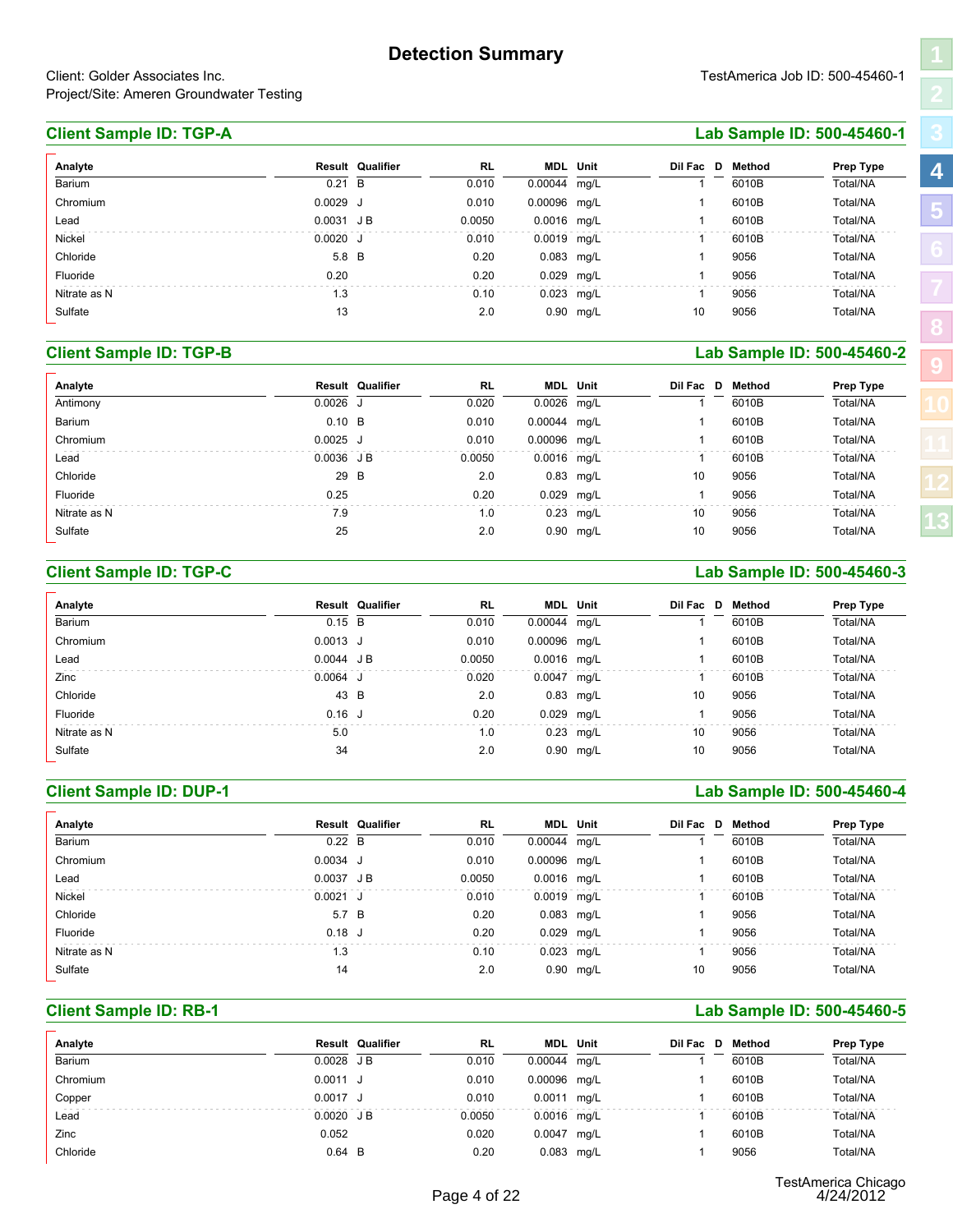#### **Detection Summary**

Client: Golder Associates Inc. TestAmerica Job ID: 500-45460-1 Project/Site: Ameren Groundwater Testing

#### **Client Sample ID: RB-1 (Continued) Lab Sample ID: 500-45460-5**  $N$ itrate as N 0.28 **RL MDL** 0.10 0.023 mg/L 1 9056 Total/NA **Analyte**<br>
Suite: America Job ID: 500-45460-1<br> **Analyte**<br> **Analyte**<br> **Analyte**<br> **Analyte**<br> **Analyte**<br> **Analyte**<br> **Analyte**<br> **Analyte**<br> **Analyte**<br> **Analyte**<br> **Analyte**<br> **Analyte**<br> **Analyte**<br> **Analyte**<br> **Analyte**<br> **Analyte**<br> Total/NA Elient: Golder Associates Inc.<br>
Surfate Continued District Continued District Continued District Continued District Continued District Continued District Continued District Continued District Continued District Continued D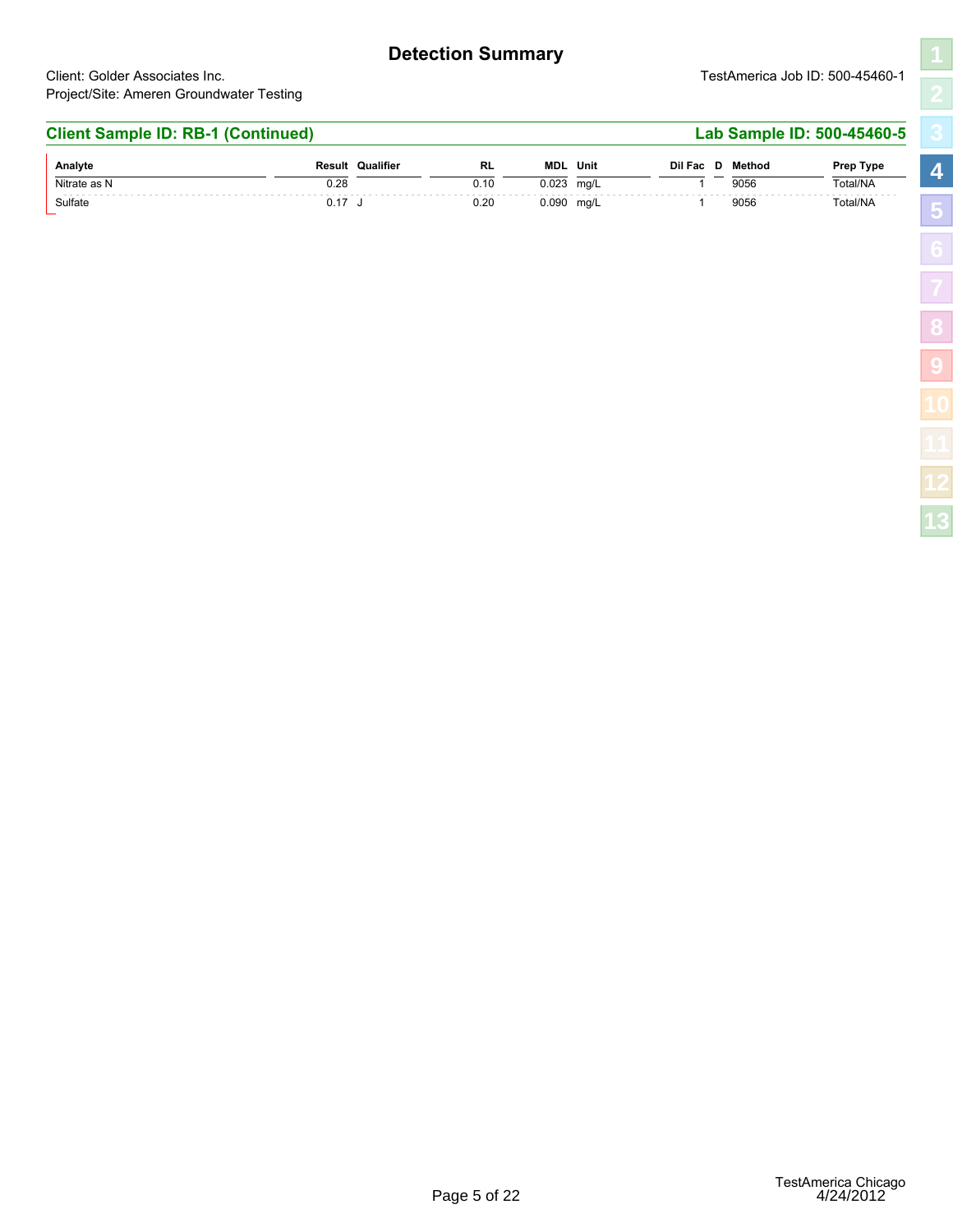7470A Mercury (CVAA) SW846 TAL CHI

9056 Anions, Ion Chromatography SW846 TAL CHI

SW846 = "Test Methods For Evaluating Solid Waste, Physical/Chemical Methods", Third Edition, November 1986 And Its Updates.

TAL CHI = TestAmerica Chicago, 2417 Bond Street, University Park, IL 60484, TEL (708)534-5200

**Protocol References:**

**Laboratory References:**

| ٦           |
|-------------|
| Z           |
| Г<br>.<br>כ |
|             |
| í           |
|             |
| Ś           |
| I           |
|             |

<span id="page-8-1"></span><span id="page-8-0"></span>

|        | Project/Site. Ameren Groundwater Testing |          |                |
|--------|------------------------------------------|----------|----------------|
| Method | <b>Method Description</b>                | Protocol | Laboratory     |
| 6010B  | Metals (ICP)                             | SW846    | <b>TAL CHI</b> |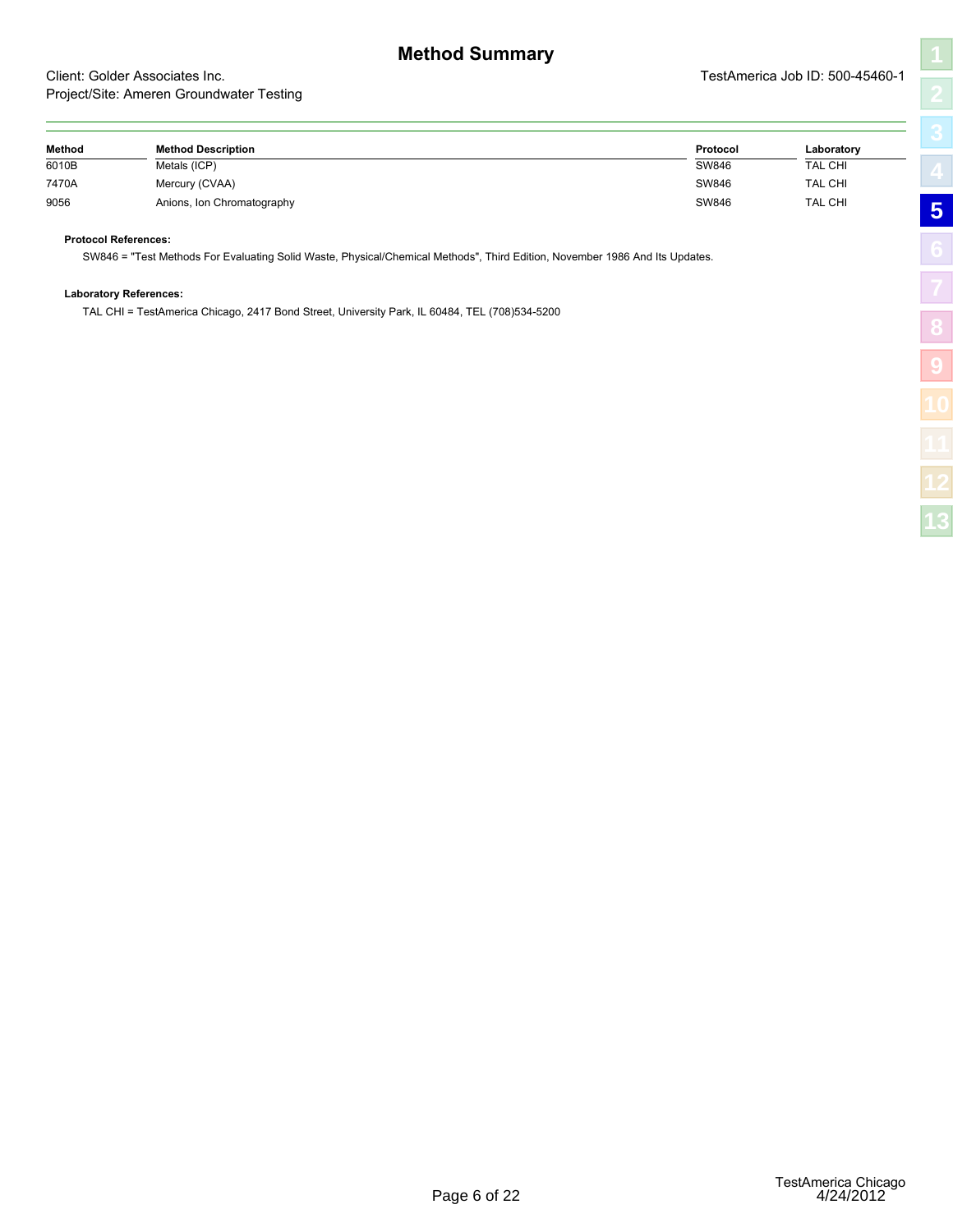<span id="page-9-1"></span><span id="page-9-0"></span>

|                                |                                          | <b>Sample Summary</b> |                                 |                |
|--------------------------------|------------------------------------------|-----------------------|---------------------------------|----------------|
| Client: Golder Associates Inc. | Project/Site: Ameren Groundwater Testing |                       | TestAmerica Job ID: 500-45460-1 |                |
|                                |                                          |                       | Collected                       | Received       |
| Lab Sample ID                  | <b>Client Sample ID</b>                  | <b>Matrix</b>         |                                 |                |
| 500-45460-1                    | TGP-A                                    | Water                 | 04/12/12 17:05                  | 04/14/12 09:30 |
| 500-45460-2                    | TGP-B                                    | Water                 | 04/12/12 11:35                  | 04/14/12 09:30 |
| 500-45460-3                    | TGP-C                                    | Water                 | 04/12/12 15:00                  | 04/14/12 09:30 |
| 500-45460-4                    | DUP-1                                    | Water                 | 04/12/12 00:00                  | 04/14/12 09:30 |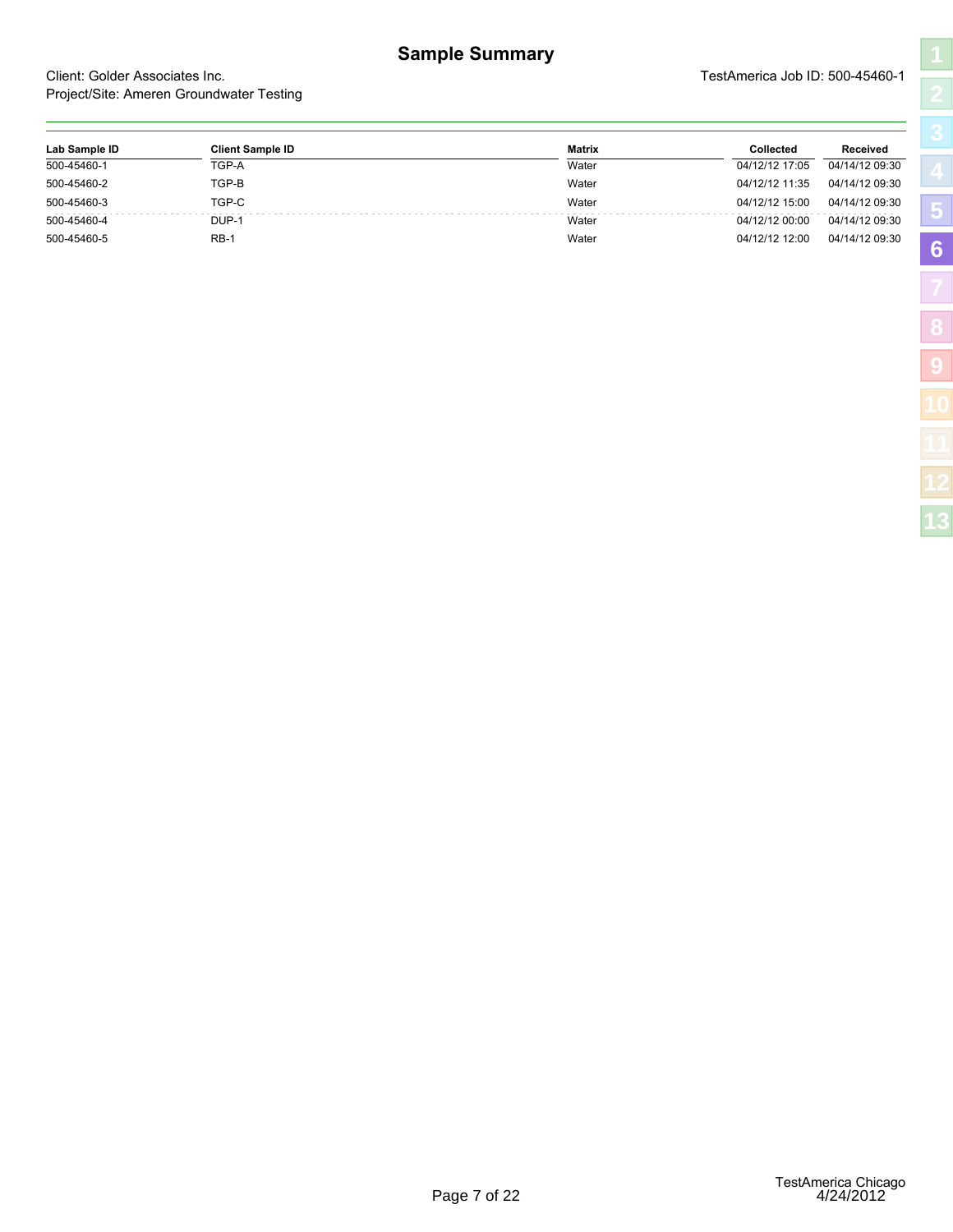| <b>Client Sample ID: TGP-A</b> | Lab Sample ID: 500-45460-1 |
|--------------------------------|----------------------------|
| Date Collected: 04/12/12 17:05 | <b>Matrix: Water</b>       |

<span id="page-10-1"></span><span id="page-10-0"></span>

|                                                                            |               |                         | <b>Client Sample Results</b> |              |                 |   |                |                                 |                      |
|----------------------------------------------------------------------------|---------------|-------------------------|------------------------------|--------------|-----------------|---|----------------|---------------------------------|----------------------|
| Client: Golder Associates Inc.<br>Project/Site: Ameren Groundwater Testing |               |                         |                              |              |                 |   |                | TestAmerica Job ID: 500-45460-1 |                      |
| <b>Client Sample ID: TGP-A</b>                                             |               |                         |                              |              |                 |   |                | Lab Sample ID: 500-45460-1      |                      |
| Date Collected: 04/12/12 17:05                                             |               |                         |                              |              |                 |   |                |                                 | <b>Matrix: Water</b> |
| Date Received: 04/14/12 09:30                                              |               |                         |                              |              |                 |   |                |                                 |                      |
| Method: 6010B - Metals (ICP)                                               |               |                         |                              |              |                 |   |                |                                 |                      |
| Analyte                                                                    |               | <b>Result Qualifier</b> | <b>RL</b>                    |              | <b>MDL</b> Unit | D | Prepared       | Analyzed                        | Dil Fac              |
| Antimony                                                                   | < 0.0026      |                         | 0.020                        | 0.0026       | mg/L            |   | 04/16/12 10:44 | 04/16/12 19:04                  | $\mathbf{1}$         |
| Arsenic                                                                    | < 0.0024      |                         | 0.010                        | 0.0024 mg/L  |                 |   | 04/16/12 10:44 | 04/16/12 19:04                  | 1                    |
| <b>Barium</b>                                                              | $0.21$ B      |                         | 0.010                        | 0.00044 mg/L |                 |   | 04/16/12 10:44 | 04/16/12 19:04                  | 1                    |
| Beryllium                                                                  | < 0.00044     |                         | 0.0040                       | 0.00044      | mg/L            |   | 04/16/12 10:44 | 04/16/12 19:04                  | 1                    |
| Boron                                                                      | < 0.024       |                         | 0.050                        | 0.024        | mg/L            |   | 04/16/12 10:44 | 04/16/12 19:04                  | 1                    |
| Cadmium                                                                    | $< 0.00054$ ^ |                         | 0.0020                       | 0.00054 mg/L |                 |   | 04/16/12 10:44 | 04/16/12 19:04                  | 1                    |
| <b>Chromium</b>                                                            | $0.0029$ J    |                         | 0.010                        | 0.00096 mg/L |                 |   | 04/16/12 10:44 | 04/16/12 19:04                  | 1                    |
| Copper                                                                     | < 0.0011      |                         | 0.010                        | 0.0011       | mg/L            |   | 04/16/12 10:44 | 04/16/12 19:04                  | 1                    |
| <b>Lead</b>                                                                | $0.0031$ JB   |                         | 0.0050                       | 0.0016 mg/L  |                 |   | 04/16/12 10:44 | 04/16/12 19:04                  | 1                    |
| <b>Nickel</b>                                                              | $0.0020$ J    |                         | 0.010                        | 0.0019 mg/L  |                 |   | 04/16/12 10:44 | 04/16/12 19:04                  | 1                    |
| Selenium                                                                   | < 0.0027      |                         | 0.010                        | 0.0027 mg/L  |                 |   | 04/16/12 10:44 | 04/16/12 19:04                  |                      |
| Silver                                                                     | < 0.0011      |                         | 0.0050                       | 0.0011 mg/L  |                 |   | 04/16/12 10:44 | 04/16/12 19:04                  | 1                    |
| Thallium                                                                   | < 0.0013      |                         | 0.010                        | 0.0013 mg/L  |                 |   | 04/16/12 10:44 | 04/16/12 19:04                  | 1                    |
| Zinc                                                                       | < 0.0047      |                         | 0.020                        | 0.0047 mg/L  |                 |   | 04/16/12 10:44 | 04/16/12 19:04                  |                      |
| Method: 7470A - Mercury (CVAA)                                             |               |                         |                              |              |                 |   |                |                                 |                      |
| Analyte                                                                    |               | Result Qualifier        | RL                           |              | <b>MDL</b> Unit | D | Prepared       | Analyzed                        | Dil Fac              |
| Mercury                                                                    | < 0.070       |                         | 0.20                         | 0.070        | ug/L            |   | 04/16/12 14:40 | 04/17/12 13:16                  | $\mathbf{1}$         |
| <b>General Chemistry</b>                                                   |               |                         |                              |              |                 |   |                |                                 |                      |
| Analyte                                                                    |               | Result Qualifier        | RL                           |              | <b>MDL</b> Unit | D | Prepared       | Analyzed                        | Dil Fac              |
| <b>Chloride</b>                                                            | 5.8 B         |                         | 0.20                         | 0.083        | mg/L            |   |                | 04/17/12 13:33                  | 1                    |
| <b>Fluoride</b>                                                            | 0.20          |                         | 0.20                         | 0.029 mg/L   |                 |   |                | 04/17/12 13:33                  | 1                    |
| <b>Nitrate as N</b>                                                        | 1.3           |                         | 0.10                         | 0.023 mg/L   |                 |   |                | 04/17/12 13:33                  | $\mathbf{1}$         |
| <b>Sulfate</b>                                                             | 13            |                         | 2.0                          |              | 0.90 mg/L       |   |                | 04/17/12 13:47                  | 10                   |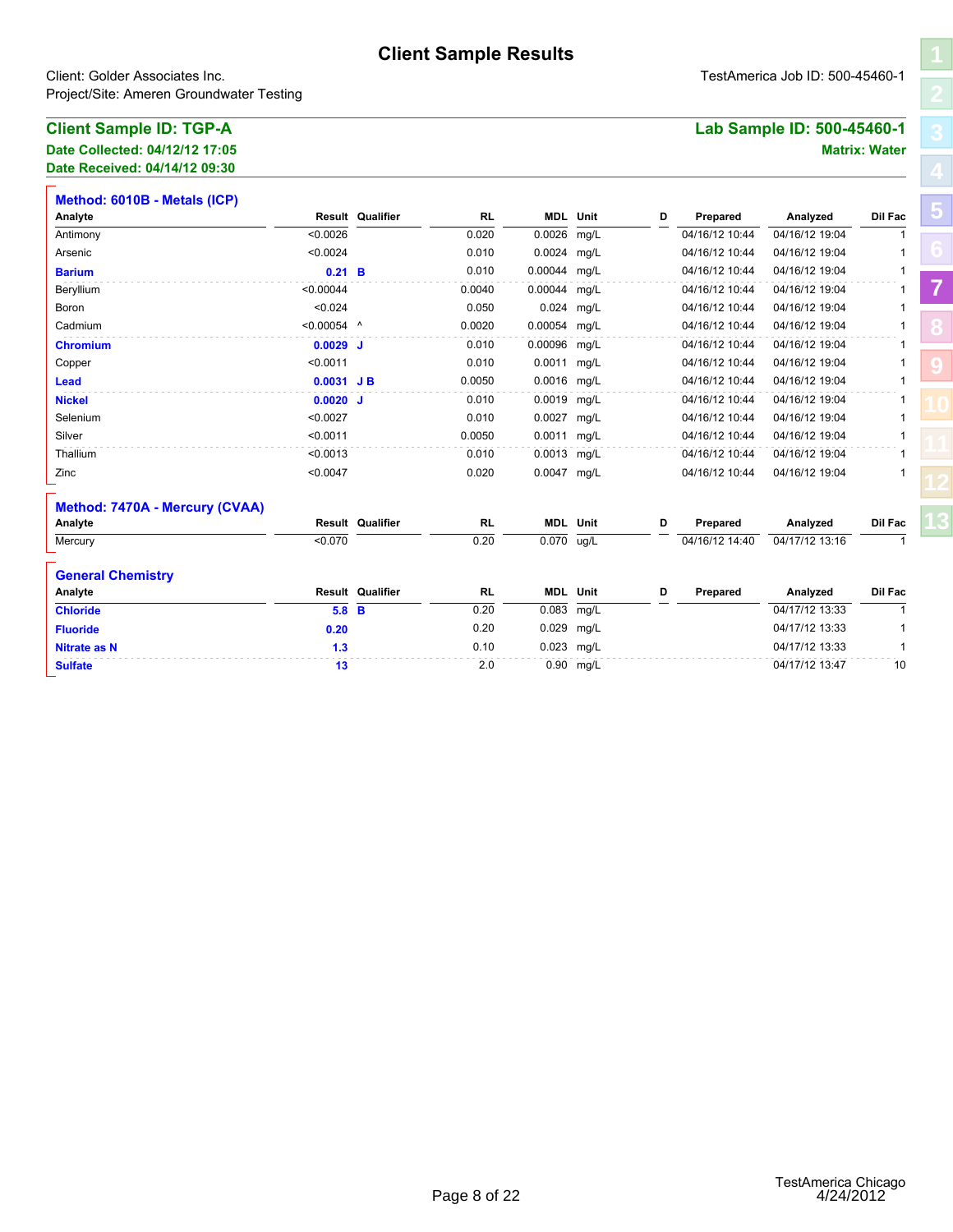| <b>Client Sample ID: TGP-B</b> | Lab Sample ID: 500-45460-2 |  |
|--------------------------------|----------------------------|--|
| Date Collected: 04/12/12 11:35 | <b>Matrix: Water</b>       |  |

| Date Received: 04/14/12 09:30 |
|-------------------------------|
|-------------------------------|

| Client: Golder Associates Inc.<br>Project/Site: Ameren Groundwater Testing | TestAmerica Job ID: 500-45460-1 |                  |           |                 |             |   |                |                            |                      |
|----------------------------------------------------------------------------|---------------------------------|------------------|-----------|-----------------|-------------|---|----------------|----------------------------|----------------------|
| <b>Client Sample ID: TGP-B</b>                                             |                                 |                  |           |                 |             |   |                | Lab Sample ID: 500-45460-2 |                      |
| Date Collected: 04/12/12 11:35                                             |                                 |                  |           |                 |             |   |                |                            | <b>Matrix: Water</b> |
| Date Received: 04/14/12 09:30                                              |                                 |                  |           |                 |             |   |                |                            |                      |
| Method: 6010B - Metals (ICP)                                               |                                 |                  |           |                 |             |   |                |                            |                      |
| Analyte                                                                    |                                 | Result Qualifier | <b>RL</b> | <b>MDL</b> Unit |             | D | Prepared       | Analyzed                   | Dil Fac              |
| <b>Antimony</b>                                                            | $0.0026$ J                      |                  | 0.020     | 0.0026          | mg/L        |   | 04/16/12 10:44 | 04/16/12 19:10             | $\mathbf{1}$         |
| Arsenic                                                                    | < 0.0024                        |                  | 0.010     | 0.0024 mg/L     |             |   | 04/16/12 10:44 | 04/16/12 19:10             | 1                    |
| <b>Barium</b>                                                              | $0.10$ B                        |                  | 0.010     | 0.00044 mg/L    |             |   | 04/16/12 10:44 | 04/16/12 19:10             | 1                    |
| Beryllium                                                                  | < 0.00044                       |                  | 0.0040    | 0.00044 mg/L    |             |   | 04/16/12 10:44 | 04/16/12 19:10             | 1                    |
| Boron                                                                      | < 0.024                         |                  | 0.050     | 0.024           | mg/L        |   | 04/16/12 10:44 | 04/16/12 19:10             | $\mathbf{1}$         |
| Cadmium                                                                    | $< 0.00054$ ^                   |                  | 0.0020    | 0.00054 mg/L    |             |   | 04/16/12 10:44 | 04/16/12 19:10             | 1                    |
| <b>Chromium</b>                                                            | $0.0025$ J                      |                  | 0.010     | 0.00096         | mg/L        |   | 04/16/12 10:44 | 04/16/12 19:10             | 1                    |
| Copper                                                                     | < 0.0011                        |                  | 0.010     | 0.0011 mg/L     |             |   | 04/16/12 10:44 | 04/16/12 19:10             |                      |
| Lead                                                                       | $0.0036$ JB                     |                  | 0.0050    | 0.0016 mg/L     |             |   | 04/16/12 10:44 | 04/16/12 19:10             | $\overline{1}$       |
| Nickel                                                                     | < 0.0019                        |                  | 0.010     | 0.0019 mg/L     |             |   | 04/16/12 10:44 | 04/16/12 19:10             | 1                    |
| Selenium                                                                   | < 0.0027                        |                  | 0.010     | 0.0027 mg/L     |             |   | 04/16/12 10:44 | 04/16/12 19:10             |                      |
| Silver                                                                     | < 0.0011                        |                  | 0.0050    | 0.0011 mg/L     |             |   | 04/16/12 10:44 | 04/16/12 19:10             | 1                    |
| Thallium                                                                   | < 0.0013                        |                  | 0.010     | 0.0013 mg/L     |             |   | 04/16/12 10:44 | 04/16/12 19:10             |                      |
| Zinc                                                                       | < 0.0047                        |                  | 0.020     | 0.0047 mg/L     |             |   | 04/16/12 10:44 | 04/16/12 19:10             |                      |
| Method: 7470A - Mercury (CVAA)                                             |                                 |                  |           |                 |             |   |                |                            |                      |
| Analyte                                                                    |                                 | Result Qualifier | RL        | <b>MDL</b> Unit |             | D | Prepared       | Analyzed                   | Dil Fac              |
| Mercury                                                                    | < 0.070                         |                  | 0.20      | 0.070           | ug/L        |   | 04/16/12 14:40 | 04/17/12 13:33             | $\mathbf 1$          |
| <b>General Chemistry</b>                                                   |                                 |                  |           |                 |             |   |                |                            |                      |
| Analyte                                                                    |                                 | Result Qualifier | RL        | <b>MDL</b> Unit |             | D | Prepared       | Analyzed                   | Dil Fac              |
| <b>Chloride</b>                                                            | 29 B                            |                  | 2.0       | 0.83            | mg/L        |   |                | 04/17/12 14:16             | 10                   |
| <b>Fluoride</b>                                                            | 0.25                            |                  | 0.20      | 0.029 mg/L      |             |   |                | 04/17/12 14:02             | $\overline{1}$       |
| <b>Nitrate as N</b>                                                        | 7.9                             |                  | 1.0       |                 | $0.23$ mg/L |   |                | 04/17/12 14:16             | 10                   |
| <b>Sulfate</b>                                                             | 25                              |                  | 2.0       |                 | 0.90 mg/L   |   |                | 04/17/12 14:16             | 10                   |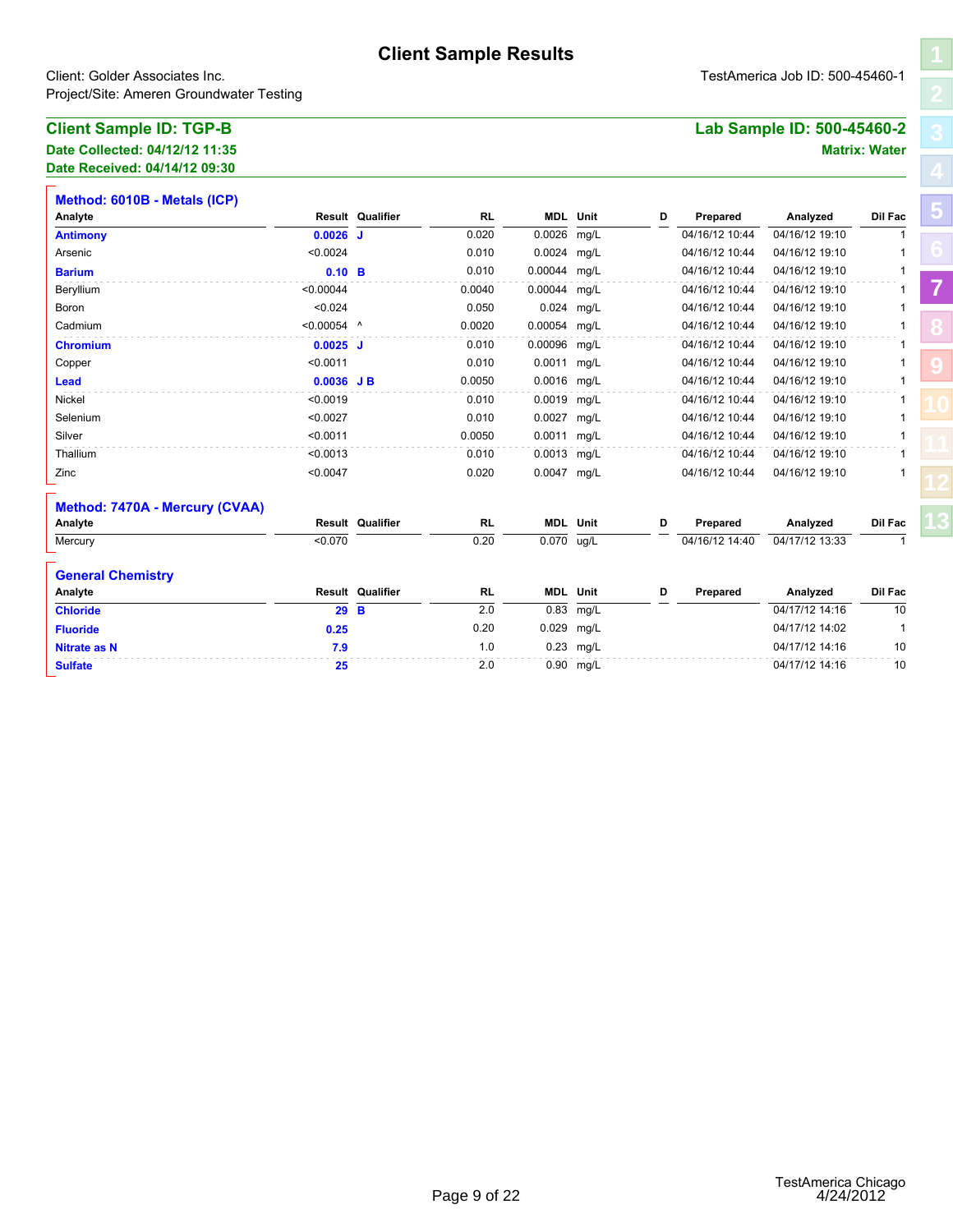| <b>Client Sample ID: TGP-C</b><br>Lab Sample ID: 500-45460-3 |  |
|--------------------------------------------------------------|--|
| Date Collected: 04/12/12 15:00<br><b>Matrix: Water</b>       |  |

| Date Received: 04/14/12 09:30 |  |
|-------------------------------|--|

| Client: Golder Associates Inc.<br>Project/Site: Ameren Groundwater Testing | TestAmerica Job ID: 500-45460-1 |                         |           |              |                 |   |                |                            |                      |
|----------------------------------------------------------------------------|---------------------------------|-------------------------|-----------|--------------|-----------------|---|----------------|----------------------------|----------------------|
| <b>Client Sample ID: TGP-C</b>                                             |                                 |                         |           |              |                 |   |                | Lab Sample ID: 500-45460-3 |                      |
| Date Collected: 04/12/12 15:00                                             |                                 |                         |           |              |                 |   |                |                            | <b>Matrix: Water</b> |
| Date Received: 04/14/12 09:30                                              |                                 |                         |           |              |                 |   |                |                            |                      |
| Method: 6010B - Metals (ICP)                                               |                                 |                         |           |              |                 |   |                |                            |                      |
| Analyte                                                                    |                                 | <b>Result Qualifier</b> | <b>RL</b> |              | <b>MDL</b> Unit | D | Prepared       | Analyzed                   | Dil Fac              |
| Antimony                                                                   | < 0.0026                        |                         | 0.020     | 0.0026       | mg/L            |   | 04/16/12 10:44 | 04/16/12 19:16             | $\mathbf{1}$         |
| Arsenic                                                                    | < 0.0024                        |                         | 0.010     | 0.0024 mg/L  |                 |   | 04/16/12 10:44 | 04/16/12 19:16             | 1                    |
| <b>Barium</b>                                                              | $0.15$ B                        |                         | 0.010     | 0.00044 mg/L |                 |   | 04/16/12 10:44 | 04/16/12 19:16             | $\mathbf{1}$         |
| Beryllium                                                                  | < 0.00044                       |                         | 0.0040    | 0.00044      | mg/L            |   | 04/16/12 10:44 | 04/16/12 19:16             | 1                    |
| Boron                                                                      | < 0.024                         |                         | 0.050     | 0.024        | mg/L            |   | 04/16/12 10:44 | 04/16/12 19:16             | $\mathbf{1}$         |
| Cadmium                                                                    | $< 0.00054$ ^                   |                         | 0.0020    | 0.00054      | mg/L            |   | 04/16/12 10:44 | 04/16/12 19:16             | 1                    |
| <b>Chromium</b>                                                            | $0.0013$ J                      |                         | 0.010     | 0.00096      | mg/L            |   | 04/16/12 10:44 | 04/16/12 19:16             | 1                    |
| Copper                                                                     | < 0.0011                        |                         | 0.010     | 0.0011 mg/L  |                 |   | 04/16/12 10:44 | 04/16/12 19:16             | 1                    |
| <b>Lead</b>                                                                | $0.0044$ JB                     |                         | 0.0050    | 0.0016 mg/L  |                 |   | 04/16/12 10:44 | 04/16/12 19:16             | 1                    |
| <b>Nickel</b>                                                              | < 0.0019                        |                         | 0.010     | 0.0019 mg/L  |                 |   | 04/16/12 10:44 | 04/16/12 19:16             | 1                    |
| Selenium                                                                   | < 0.0027                        |                         | 0.010     | 0.0027 mg/L  |                 |   | 04/16/12 10:44 | 04/16/12 19:16             |                      |
| Silver                                                                     | < 0.0011                        |                         | 0.0050    | 0.0011 mg/L  |                 |   | 04/16/12 10:44 | 04/16/12 19:16             | 1                    |
| Thallium                                                                   | < 0.0013                        |                         | 0.010     | 0.0013 mg/L  |                 |   | 04/16/12 10:44 | 04/16/12 19:16             | 1                    |
| <b>Zinc</b>                                                                | $0.0064$ J                      |                         | 0.020     | 0.0047 mg/L  |                 |   | 04/16/12 10:44 | 04/16/12 19:16             |                      |
| Method: 7470A - Mercury (CVAA)                                             |                                 |                         |           |              |                 |   |                |                            |                      |
| Analyte                                                                    |                                 | <b>Result Qualifier</b> | RL        |              | <b>MDL</b> Unit | D | Prepared       | Analyzed                   | Dil Fac              |
| Mercury                                                                    | < 0.070                         |                         | 0.20      | 0.070        | ug/L            |   | 04/16/12 14:40 | 04/17/12 13:35             | $\mathbf{1}$         |
| <b>General Chemistry</b>                                                   |                                 |                         |           |              |                 |   |                |                            |                      |
| Analyte                                                                    |                                 | Result Qualifier        | RL        |              | <b>MDL</b> Unit | D | Prepared       | Analyzed                   | Dil Fac              |
| <b>Chloride</b>                                                            | 43 B                            |                         | 2.0       | 0.83         | mg/L            |   |                | 04/17/12 14:44             | 10                   |
| <b>Fluoride</b>                                                            | $0.16$ J                        |                         | 0.20      | 0.029 mg/L   |                 |   |                | 04/17/12 14:30             | $\mathbf{1}$         |
| <b>Nitrate as N</b>                                                        | 5.0                             |                         | 1.0       |              | $0.23$ mg/L     |   |                | 04/17/12 14:44             | 10                   |
| <b>Sulfate</b>                                                             | 34                              |                         | 2.0       |              | 0.90 mg/L       |   |                | 04/17/12 14:44             | 10                   |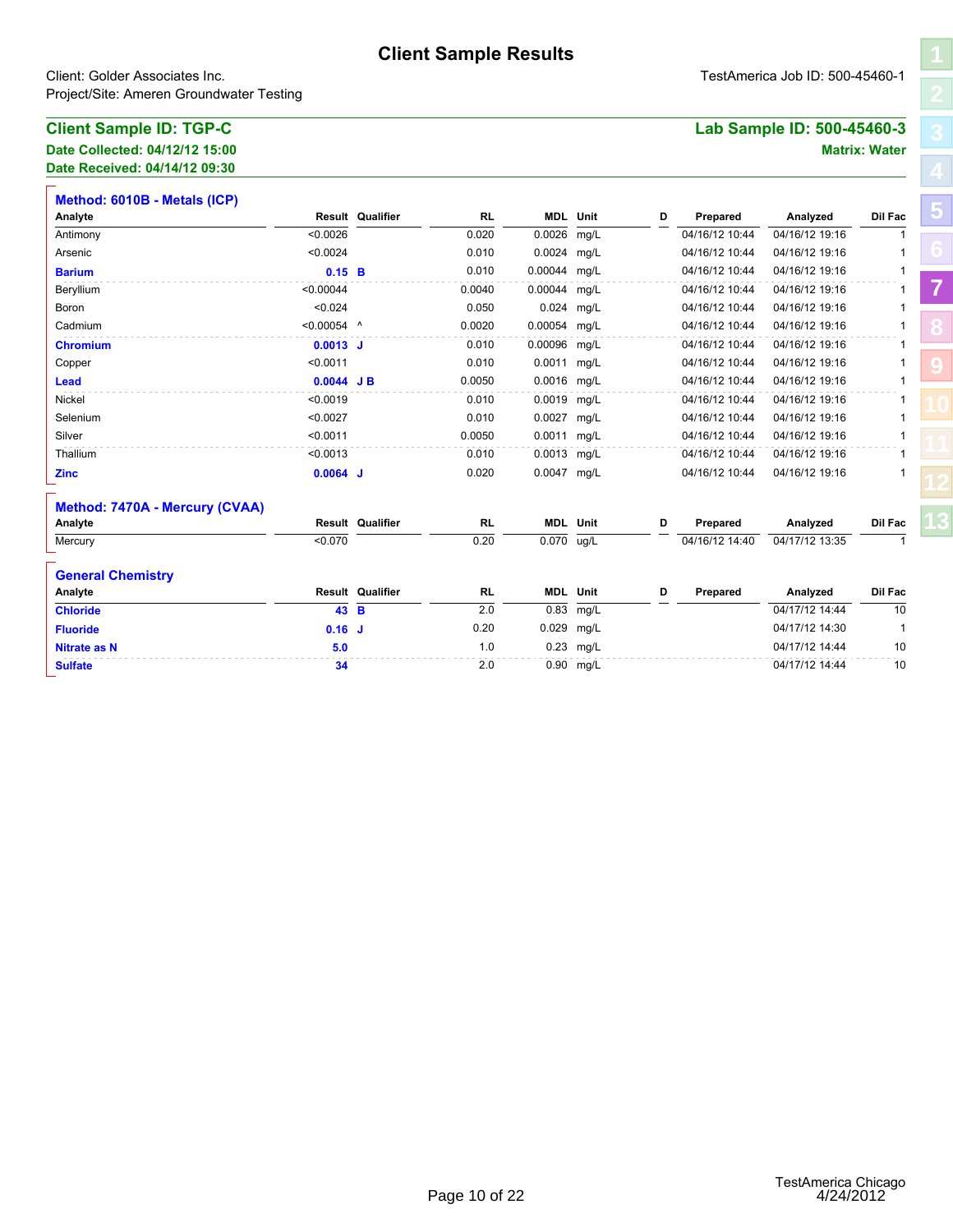| <b>Client Sample ID: DUP-1</b> | Lab Sample ID: 500-45460-4 |
|--------------------------------|----------------------------|
| Date Collected: 04/12/12 00:00 | <b>Matrix: Water</b>       |

| Client: Golder Associates Inc.<br>Project/Site: Ameren Groundwater Testing | TestAmerica Job ID: 500-45460-1 |                         |           |              |                 |   |                |                            |                      |
|----------------------------------------------------------------------------|---------------------------------|-------------------------|-----------|--------------|-----------------|---|----------------|----------------------------|----------------------|
| <b>Client Sample ID: DUP-1</b>                                             |                                 |                         |           |              |                 |   |                | Lab Sample ID: 500-45460-4 |                      |
| Date Collected: 04/12/12 00:00                                             |                                 |                         |           |              |                 |   |                |                            | <b>Matrix: Water</b> |
| Date Received: 04/14/12 09:30                                              |                                 |                         |           |              |                 |   |                |                            |                      |
| Method: 6010B - Metals (ICP)                                               |                                 |                         |           |              |                 |   |                |                            |                      |
| Analyte                                                                    |                                 | <b>Result Qualifier</b> | <b>RL</b> |              | <b>MDL</b> Unit | D | Prepared       | Analyzed                   | Dil Fac              |
| Antimony                                                                   | < 0.0026                        |                         | 0.020     | 0.0026       | mg/L            |   | 04/16/12 10:44 | 04/16/12 19:23             | $\mathbf{1}$         |
| Arsenic                                                                    | < 0.0024                        |                         | 0.010     | 0.0024 mg/L  |                 |   | 04/16/12 10:44 | 04/16/12 19:23             | 1                    |
| <b>Barium</b>                                                              | $0.22\quad B$                   |                         | 0.010     | 0.00044 mg/L |                 |   | 04/16/12 10:44 | 04/16/12 19:23             | 1                    |
| Beryllium                                                                  | < 0.00044                       |                         | 0.0040    | 0.00044      | mg/L            |   | 04/16/12 10:44 | 04/16/12 19:23             | 1                    |
| Boron                                                                      | < 0.024                         |                         | 0.050     | 0.024        | mg/L            |   | 04/16/12 10:44 | 04/16/12 19:23             | $\mathbf{1}$         |
| Cadmium                                                                    | $< 0.00054$ ^                   |                         | 0.0020    | 0.00054      | mg/L            |   | 04/16/12 10:44 | 04/16/12 19:23             | 1                    |
| <b>Chromium</b>                                                            | $0.0034$ J                      |                         | 0.010     | 0.00096      | mg/L            |   | 04/16/12 10:44 | 04/16/12 19:23             | 1                    |
| Copper                                                                     | < 0.0011                        |                         | 0.010     | 0.0011 mg/L  |                 |   | 04/16/12 10:44 | 04/16/12 19:23             | 1                    |
| <b>Lead</b>                                                                | $0.0037$ JB                     |                         | 0.0050    | 0.0016 mg/L  |                 |   | 04/16/12 10:44 | 04/16/12 19:23             | 1                    |
| <b>Nickel</b>                                                              | $0.0021$ J                      |                         | 0.010     | 0.0019 mg/L  |                 |   | 04/16/12 10:44 | 04/16/12 19:23             | 1                    |
| Selenium                                                                   | < 0.0027                        |                         | 0.010     | 0.0027 mg/L  |                 |   | 04/16/12 10:44 | 04/16/12 19:23             |                      |
| Silver                                                                     | < 0.0011                        |                         | 0.0050    | 0.0011 mg/L  |                 |   | 04/16/12 10:44 | 04/16/12 19:23             | 1                    |
| Thallium                                                                   | < 0.0013                        |                         | 0.010     | 0.0013 mg/L  |                 |   | 04/16/12 10:44 | 04/16/12 19:23             | 1                    |
| Zinc                                                                       | < 0.0047                        |                         | 0.020     | 0.0047 mg/L  |                 |   | 04/16/12 10:44 | 04/16/12 19:23             |                      |
| Method: 7470A - Mercury (CVAA)                                             |                                 |                         |           |              |                 |   |                |                            |                      |
| Analyte                                                                    |                                 | <b>Result Qualifier</b> | RL        |              | <b>MDL</b> Unit | D | Prepared       | Analyzed                   | Dil Fac              |
| Mercury                                                                    | < 0.070                         |                         | 0.20      | 0.070        | ug/L            |   | 04/16/12 14:40 | 04/17/12 13:37             | $\mathbf{1}$         |
| <b>General Chemistry</b>                                                   |                                 |                         |           |              |                 |   |                |                            |                      |
| Analyte                                                                    |                                 | <b>Result Qualifier</b> | RL        |              | <b>MDL</b> Unit | D | Prepared       | Analyzed                   | Dil Fac              |
| <b>Chloride</b>                                                            | 5.7 B                           |                         | 0.20      | 0.083        | mg/L            |   |                | 04/17/12 14:59             | 1                    |
| <b>Fluoride</b>                                                            | $0.18$ J                        |                         | 0.20      | 0.029        | mg/L            |   |                | 04/17/12 14:59             | 1                    |
| <b>Nitrate as N</b>                                                        | 1.3                             |                         | 0.10      | 0.023 mg/L   |                 |   |                | 04/17/12 14:59             | $\mathbf{1}$         |
| <b>Sulfate</b>                                                             | 14                              |                         | 2.0       |              | 0.90 mg/L       |   |                | 04/17/12 15:13             | 10                   |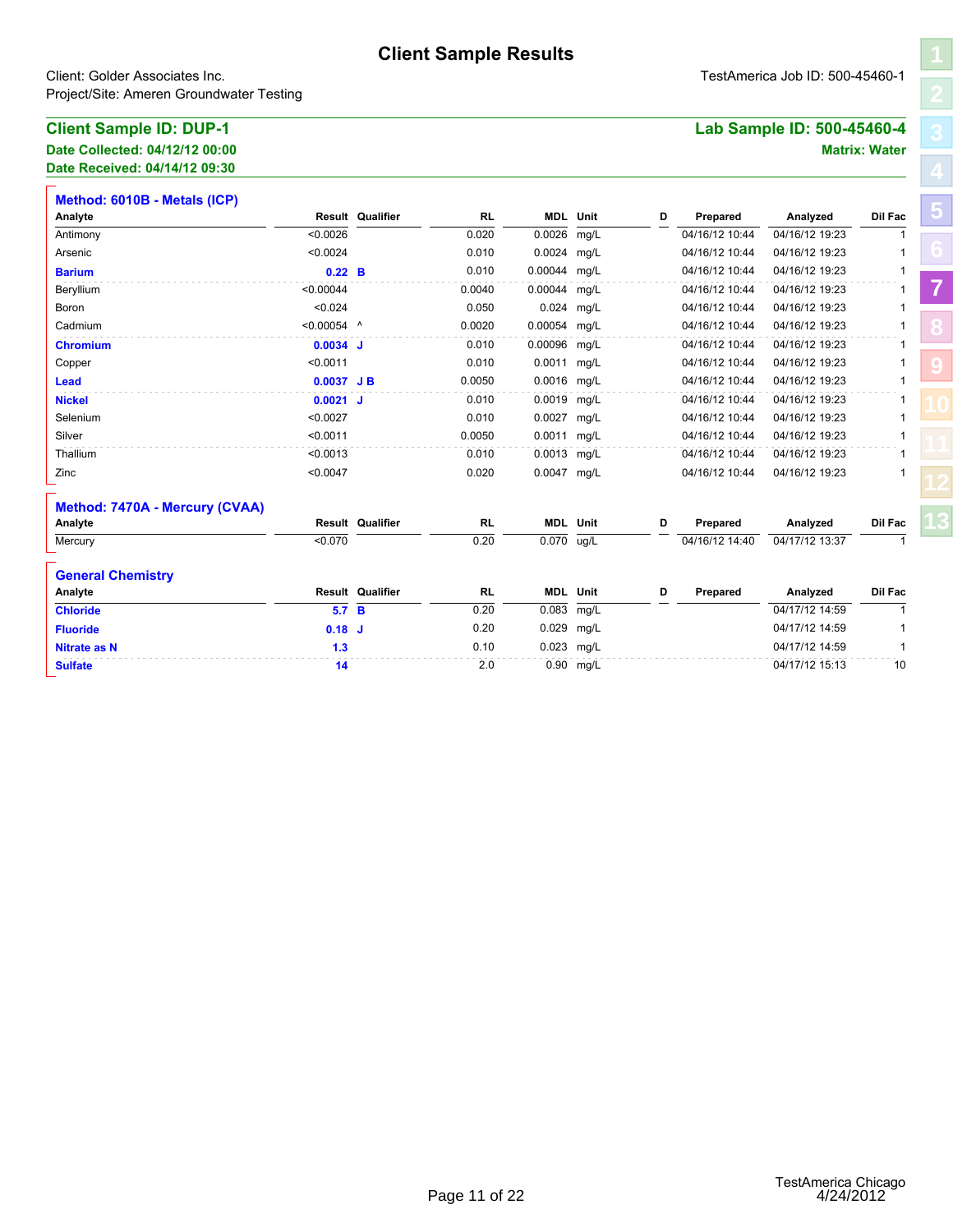| <b>Client Sample ID: RB-1</b>  | Lab Sample ID: 500-45460-5 |
|--------------------------------|----------------------------|
| Date Collected: 04/12/12 12:00 | <b>Matrix: Water</b>       |

| Client: Golder Associates Inc.<br>Project/Site: Ameren Groundwater Testing | TestAmerica Job ID: 500-45460-1 |                         |           |                         |                 |   |                |                            |                         |
|----------------------------------------------------------------------------|---------------------------------|-------------------------|-----------|-------------------------|-----------------|---|----------------|----------------------------|-------------------------|
| <b>Client Sample ID: RB-1</b>                                              |                                 |                         |           |                         |                 |   |                | Lab Sample ID: 500-45460-5 |                         |
| Date Collected: 04/12/12 12:00                                             |                                 |                         |           |                         |                 |   |                |                            | <b>Matrix: Water</b>    |
| Date Received: 04/14/12 09:30                                              |                                 |                         |           |                         |                 |   |                |                            |                         |
| Method: 6010B - Metals (ICP)                                               |                                 |                         |           |                         |                 |   |                |                            |                         |
| Analyte                                                                    |                                 | <b>Result Qualifier</b> | <b>RL</b> |                         | <b>MDL</b> Unit | D | Prepared       | Analyzed                   | Dil Fac                 |
| Antimony                                                                   | < 0.0026                        |                         | 0.020     | 0.0026                  | mg/L            |   | 04/16/12 10:44 | 04/16/12 19:29             | 1                       |
| Arsenic                                                                    | < 0.0024                        |                         | 0.010     | 0.0024 mg/L             |                 |   | 04/16/12 10:44 | 04/16/12 19:29             | 1                       |
| <b>Barium</b>                                                              | $0.0028$ JB                     |                         | 0.010     | 0.00044 mg/L            |                 |   | 04/16/12 10:44 | 04/16/12 19:29             | 1                       |
| Beryllium                                                                  | < 0.00044                       |                         | 0.0040    | 0.00044 mg/L            |                 |   | 04/16/12 10:44 | 04/16/12 19:29             | 1                       |
| Boron                                                                      | < 0.024                         |                         | 0.050     | 0.024                   | mg/L            |   | 04/16/12 10:44 | 04/16/12 19:29             | 1                       |
| Cadmium                                                                    | $< 0.00054$ ^                   |                         | 0.0020    | 0.00054 mg/L            |                 |   | 04/16/12 10:44 | 04/16/12 19:29             | 1                       |
| <b>Chromium</b>                                                            | $0.0011$ J                      |                         | 0.010     | 0.00096 mg/L            |                 |   | 04/16/12 10:44 | 04/16/12 19:29             | 1                       |
| <b>Copper</b>                                                              | $0.0017$ J                      |                         | 0.010     | 0.0011 mg/L             |                 |   | 04/16/12 10:44 | 04/16/12 19:29             |                         |
| Lead                                                                       | $0.0020$ JB                     |                         | 0.0050    | 0.0016 mg/L             |                 |   | 04/16/12 10:44 | 04/16/12 19:29             | 1                       |
| Nickel                                                                     | < 0.0019                        |                         | 0.010     | 0.0019 mg/L             |                 |   | 04/16/12 10:44 | 04/16/12 19:29             | 1                       |
| Selenium                                                                   | < 0.0027                        |                         | 0.010     | 0.0027                  | mg/L            |   | 04/16/12 10:44 | 04/16/12 19:29             |                         |
| Silver                                                                     | < 0.0011                        |                         | 0.0050    | 0.0011 mg/L             |                 |   | 04/16/12 10:44 | 04/16/12 19:29             | 1                       |
| Thallium                                                                   | < 0.0013                        |                         | 0.010     | 0.0013 mg/L             |                 |   | 04/16/12 10:44 | 04/16/12 19:29             |                         |
| <b>Zinc</b>                                                                | 0.052                           |                         | 0.020     | 0.0047 mg/L             |                 |   | 04/16/12 10:44 | 04/16/12 19:29             |                         |
| Method: 7470A - Mercury (CVAA)                                             |                                 |                         |           |                         |                 |   |                |                            |                         |
| Analyte                                                                    |                                 | <b>Result Qualifier</b> | RL        |                         | <b>MDL</b> Unit | D | Prepared       | Analyzed                   | Dil Fac<br>$\mathbf{1}$ |
| Mercury                                                                    | < 0.070                         |                         | 0.20      | $\overline{0.070}$ ug/L |                 |   | 04/16/12 14:40 | 04/17/12 13:38             |                         |
| <b>General Chemistry</b>                                                   |                                 |                         |           |                         |                 |   |                |                            |                         |
| Analyte                                                                    |                                 | Result Qualifier        | <b>RL</b> |                         | <b>MDL</b> Unit | D | Prepared       | Analyzed                   | Dil Fac                 |
| <b>Chloride</b>                                                            | $0.64$ B                        |                         | 0.20      | 0.083 mg/L              |                 |   |                | 04/17/12 15:56             | 1                       |
| Fluoride                                                                   | < 0.029                         |                         | 0.20      | 0.029 mg/L              |                 |   |                | 04/17/12 15:56             | 1                       |
| <b>Nitrate as N</b>                                                        | 0.28                            |                         | 0.10      | 0.023 mg/L              |                 |   |                | 04/17/12 15:56             | 1                       |
| <b>Sulfate</b>                                                             | $0.17$ J                        |                         | 0.20      | 0.090 mg/L              |                 |   |                | 04/17/12 15:56             | $\mathbf{1}$            |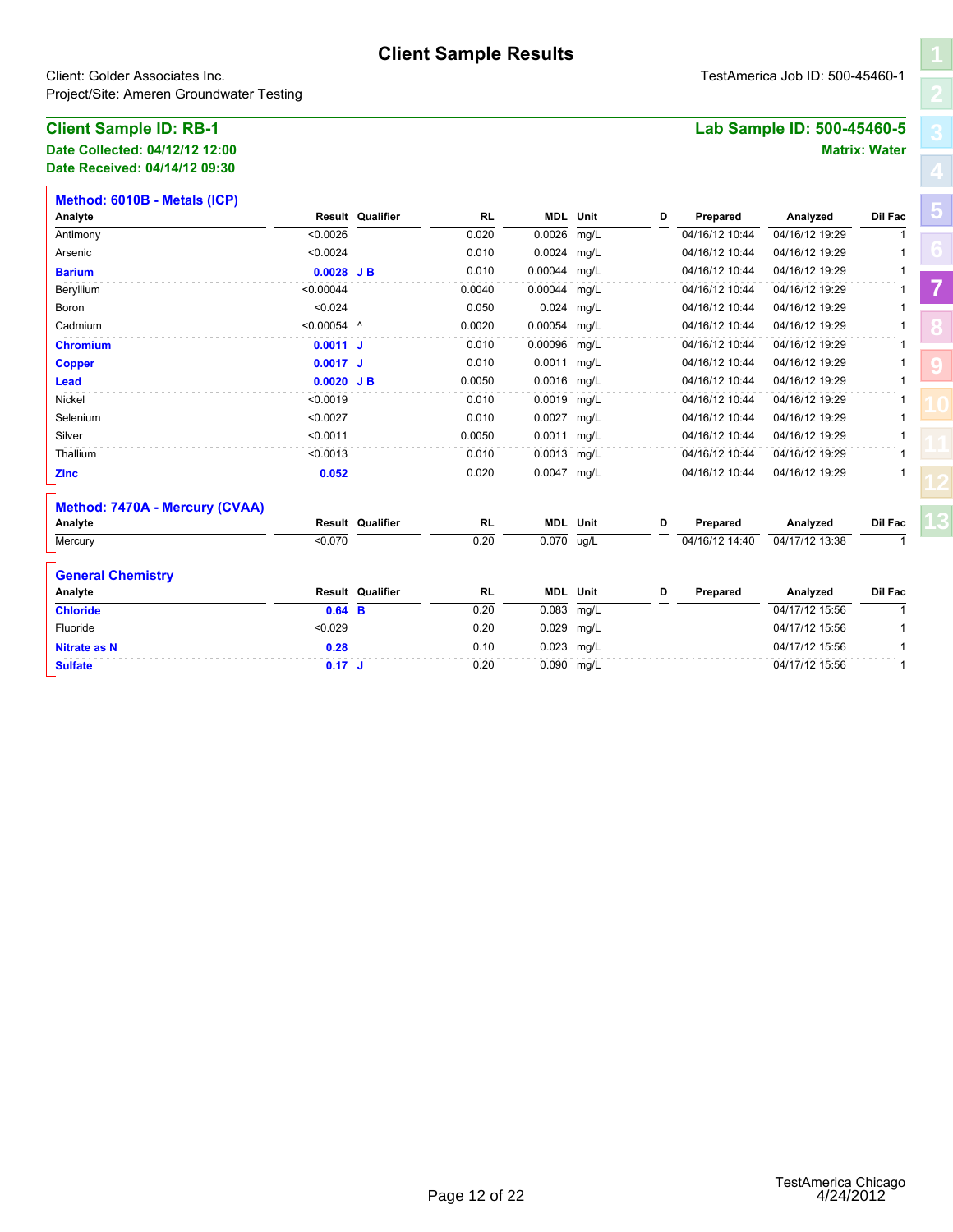#### <span id="page-15-1"></span><span id="page-15-0"></span>Client: Golder Associates Inc. TestAmerica Job ID: 500-45460-1 Project/Site: Ameren Groundwater Testing

# **[8](#page-15-0) [9](#page-16-0)**

#### **Qualifiers**

| <b>Metals</b>     |                                                                                                                 |  |
|-------------------|-----------------------------------------------------------------------------------------------------------------|--|
| Qualifier         | <b>Qualifier Description</b>                                                                                    |  |
| B                 | Compound was found in the blank and sample.                                                                     |  |
| $\lambda$         | ICV, CCV, ICB, CCB, ISA, ISB, CRI, CRA, DLCK or MRL standard: Instrument related QC exceeds the control limits. |  |
|                   | Result is less than the RL but greater than or equal to the MDL and the concentration is an approximate value.  |  |
|                   | MS or MSD exceeds the control limits                                                                            |  |
| Cananal Chamister |                                                                                                                 |  |

#### **General Chemistry**

| Qualifier | <b>Qualifier Description</b>                                                                                   |
|-----------|----------------------------------------------------------------------------------------------------------------|
|           | Compound was found in the blank and sample.                                                                    |
|           | Result is less than the RL but greater than or equal to the MDL and the concentration is an approximate value. |

#### **Glossary**

| B                   | Compound was found in the blank and sample.                                                                    | 8 |
|---------------------|----------------------------------------------------------------------------------------------------------------|---|
| J                   | Result is less than the RL but greater than or equal to the MDL and the concentration is an approximate value. |   |
| <b>Glossary</b>     |                                                                                                                |   |
|                     |                                                                                                                |   |
| <b>Abbreviation</b> | These commonly used abbreviations may or may not be present in this report.                                    |   |
| ☆                   | Listed under the "D" column to designate that the result is reported on a dry weight basis                     |   |
| %R                  | Percent Recovery                                                                                               |   |
| <b>CNF</b>          | Contains no Free Liquid                                                                                        |   |
| DL, RA, RE, IN      | Indicates a Dilution, Reanalysis, Re-extraction, or additional Initial metals/anion analysis of the sample     |   |
| <b>EDL</b>          | <b>Estimated Detection Limit</b>                                                                               |   |
| EPA                 | United States Environmental Protection Agency                                                                  |   |
| <b>MDL</b>          | <b>Method Detection Limit</b>                                                                                  |   |
| ML                  | Minimum Level (Dioxin)                                                                                         |   |
| <b>ND</b>           | Not detected at the reporting limit (or MDL or EDL if shown)                                                   |   |
| PQL                 | <b>Practical Quantitation Limit</b>                                                                            |   |
| QC                  | <b>Quality Control</b>                                                                                         |   |
| <b>RL</b>           | Reporting Limit                                                                                                |   |
| <b>RPD</b>          | Relative Percent Difference, a measure of the relative difference between two points                           |   |
| <b>TEF</b>          | Toxicity Equivalent Factor (Dioxin)                                                                            |   |
| <b>TEQ</b>          | Toxicity Equivalent Quotient (Dioxin)                                                                          |   |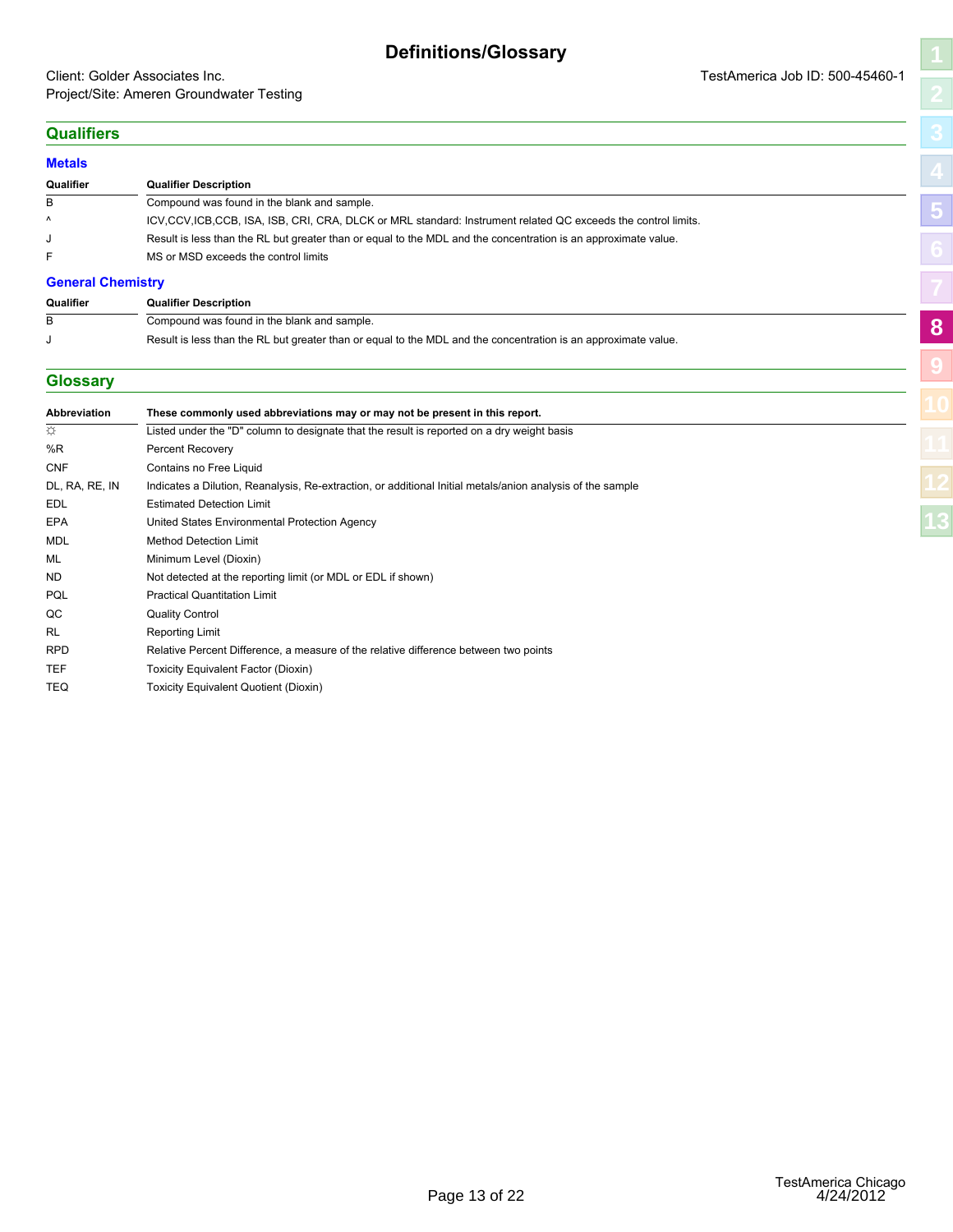#### **QC Association Summary**

#### <span id="page-16-1"></span><span id="page-16-0"></span>Client: Golder Associates Inc. TestAmerica Job ID: 500-45460-1 Project/Site: Ameren Groundwater Testing

#### **Metals**

#### **Prep Batch: 146493**

| Lab Sample ID      | <b>Client Sample ID</b> | Prep Type | Matrix | Method | <b>Prep Batch</b> |
|--------------------|-------------------------|-----------|--------|--------|-------------------|
| 500-45460-1        | TGP-A                   | Total/NA  | Water  | 3010A  |                   |
| 500-45460-2        | TGP-B                   | Total/NA  | Water  | 3010A  |                   |
| 500-45460-3        | TGP-C                   | Total/NA  | Water  | 3010A  |                   |
| 500-45460-4        | DUP-1                   | Total/NA  | Water  | 3010A  |                   |
| 500-45460-5        | $RB-1$                  | Total/NA  | Water  | 3010A  |                   |
| 500-45460-5 DU     | $RB-1$                  | Total/NA  | Water  | 3010A  |                   |
| 500-45460-5 MS     | $RB-1$                  | Total/NA  | Water  | 3010A  |                   |
| 500-45460-5 MSD    | $RB-1$                  | Total/NA  | Water  | 3010A  |                   |
| LCS 500-146493/2-A | Lab Control Sample      | Total/NA  | Water  | 3010A  |                   |
| MB 500-146493/1-A  | Method Blank            | Total/NA  | Water  | 3010A  | 9                 |

#### **Prep Batch: 146542**

| Lab Sample ID      | <b>Client Sample ID</b> | <b>Prep Type</b> | Matrix | Method | <b>Prep Batch</b> |  |
|--------------------|-------------------------|------------------|--------|--------|-------------------|--|
| 500-45460-1        | TGP-A                   | Total/NA         | Water  | 7470A  |                   |  |
| 500-45460-1 DU     | TGP-A                   | Total/NA         | Water  | 7470A  |                   |  |
| 500-45460-1 MS     | TGP-A                   | Total/NA         | Water  | 7470A  |                   |  |
| 500-45460-1 MSD    | TGP-A                   | Total/NA         | Water  | 7470A  |                   |  |
| 500-45460-2        | TGP-B                   | Total/NA         | Water  | 7470A  |                   |  |
| 500-45460-3        | TGP-C                   | Total/NA         | Water  | 7470A  |                   |  |
| 500-45460-4        | DUP-1                   | Total/NA         | Water  | 7470A  |                   |  |
| 500-45460-5        | $RB-1$                  | Total/NA         | Water  | 7470A  |                   |  |
| LCS 500-146542/8-A | Lab Control Sample      | Total/NA         | Water  | 7470A  |                   |  |
| MB 500-146542/7-A  | <b>Method Blank</b>     | Total/NA         | Water  | 7470A  |                   |  |

#### **Analysis Batch: 146602**

| Lab Sample ID      | <b>Client Sample ID</b> | <b>Prep Type</b> | <b>Matrix</b> | Method | <b>Prep Batch</b> |
|--------------------|-------------------------|------------------|---------------|--------|-------------------|
| 500-45460-1        | TGP-A                   | Total/NA         | Water         | 6010B  | 146493            |
| 500-45460-2        | TGP-B                   | Total/NA         | Water         | 6010B  | 146493            |
| 500-45460-3        | TGP-C                   | Total/NA         | Water         | 6010B  | 146493            |
| 500-45460-4        | DUP-1                   | Total/NA         | Water         | 6010B  | 146493            |
| 500-45460-5        | $RB-1$                  | Total/NA         | Water         | 6010B  | 146493            |
| 500-45460-5 DU     | $RB-1$                  | Total/NA         | Water         | 6010B  | 146493            |
| 500-45460-5 MS     | $RB-1$                  | Total/NA         | Water         | 6010B  | 146493            |
| 500-45460-5 MSD    | $RB-1$                  | Total/NA         | Water         | 6010B  | 146493            |
| LCS 500-146493/2-A | Lab Control Sample      | Total/NA         | Water         | 6010B  | 146493            |
| MB 500-146493/1-A  | Method Blank            | Total/NA         | Water         | 6010B  | 146493            |

#### **Analysis Batch: 146679**

| Lab Sample ID      | <b>Client Sample ID</b> | Prep Type | Matrix | Method | <b>Prep Batch</b> |
|--------------------|-------------------------|-----------|--------|--------|-------------------|
| 500-45460-1        | TGP-A                   | Total/NA  | Water  | 7470A  | 146542            |
| 500-45460-1 DU     | TGP-A                   | Total/NA  | Water  | 7470A  | 146542            |
| 500-45460-1 MS     | TGP-A                   | Total/NA  | Water  | 7470A  | 146542            |
| 500-45460-1 MSD    | TGP-A                   | Total/NA  | Water  | 7470A  | 146542            |
| 500-45460-2        | TGP-B                   | Total/NA  | Water  | 7470A  | 146542            |
| 500-45460-3        | TGP-C                   | Total/NA  | Water  | 7470A  | 146542            |
| 500-45460-4        | DUP-1                   | Total/NA  | Water  | 7470A  | 146542            |
| 500-45460-5        | $RB-1$                  | Total/NA  | Water  | 7470A  | 146542            |
| LCS 500-146542/8-A | Lab Control Sample      | Total/NA  | Water  | 7470A  | 146542            |
| MB 500-146542/7-A  | Method Blank            | Total/NA  | Water  | 7470A  | 146542            |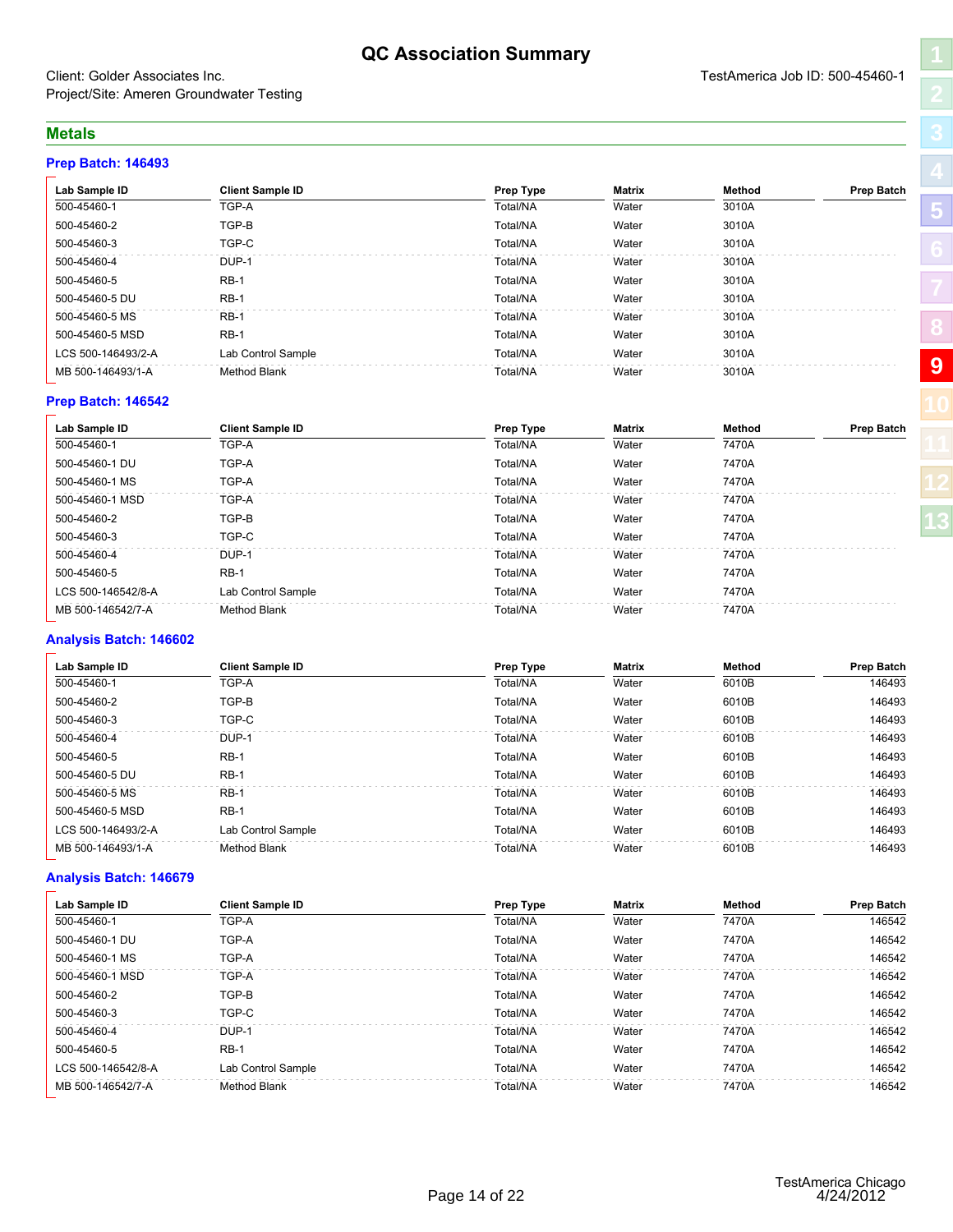#### **QC Association Summary**

#### Client: Golder Associates Inc. TestAmerica Job ID: 500-45460-1 Project/Site: Ameren Groundwater Testing

#### **General Chemistry**

#### **Analysis Batch: 146758**

| Lab Sample ID    | <b>Client Sample ID</b> | Prep Type | Matrix | Method | <b>Prep Batch</b> |
|------------------|-------------------------|-----------|--------|--------|-------------------|
| 500-45460-1      | TGP-A                   | Total/NA  | Water  | 9056   |                   |
| 500-45460-1      | TGP-A                   | Total/NA  | Water  | 9056   |                   |
| 500-45460-2      | TGP-B                   | Total/NA  | Water  | 9056   |                   |
| 500-45460-2      | TGP-B                   | Total/NA  | Water  | 9056   |                   |
| 500-45460-3      | TGP-C                   | Total/NA  | Water  | 9056   |                   |
| 500-45460-3      | TGP-C                   | Total/NA  | Water  | 9056   |                   |
| 500-45460-4      | DUP-1                   | Total/NA  | Water  | 9056   |                   |
| 500-45460-4      | DUP-1                   | Total/NA  | Water  | 9056   |                   |
| 500-45460-5      | $RB-1$                  | Total/NA  | Water  | 9056   |                   |
| 500-45460-5 MS   | $RB-1$                  | Total/NA  | Water  | 9056   | $\boldsymbol{9}$  |
| 500-45460-5 MSD  | $RB-1$                  | Total/NA  | Water  | 9056   |                   |
| LCS 500-146758/4 | Lab Control Sample      | Total/NA  | Water  | 9056   |                   |
| MB 500-146758/3  | Method Blank            | Total/NA  | Water  | 9056   |                   |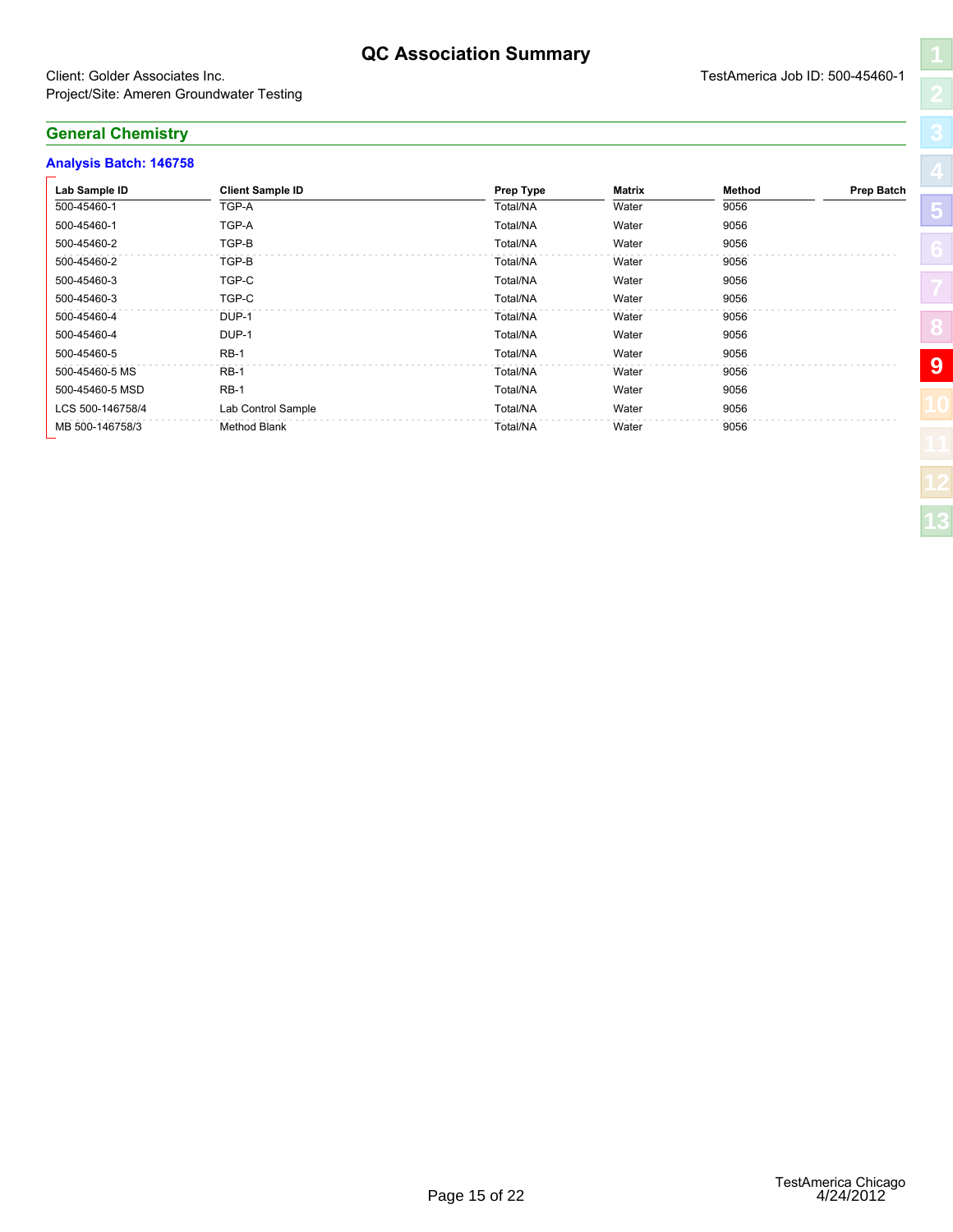#### **Method: 6010B - Metals (ICP)**

#### **Lab Sample ID: MB 500-146493/1-A Client Sample ID: Method Blank Matrix: Water Prep Type: Total/NA**

<span id="page-18-1"></span><span id="page-18-0"></span>

|                                                                                           |               |                  | <b>QU</b> Jailiple Results |         |                  |      |   |                |                                                                                                  |              |    |
|-------------------------------------------------------------------------------------------|---------------|------------------|----------------------------|---------|------------------|------|---|----------------|--------------------------------------------------------------------------------------------------|--------------|----|
| Client: Golder Associates Inc.<br>roject/Site: Ameren Groundwater Testing                 |               |                  |                            |         |                  |      |   |                | TestAmerica Job ID: 500-45460-1                                                                  |              |    |
| Aethod: 6010B - Metals (ICP)                                                              |               |                  |                            |         |                  |      |   |                |                                                                                                  |              |    |
| Lab Sample ID: MB 500-146493/1-A<br><b>Matrix: Water</b><br><b>Analysis Batch: 146602</b> |               | MB MB            |                            |         |                  |      |   |                | <b>Client Sample ID: Method Blank</b><br><b>Prep Type: Total/NA</b><br><b>Prep Batch: 146493</b> |              |    |
| Analyte                                                                                   |               | Result Qualifier | <b>RL</b>                  |         | <b>MDL</b> Unit  |      | D | Prepared       | Analyzed                                                                                         | Dil Fac      |    |
| Antimony                                                                                  | < 0.0026      |                  | 0.020                      |         | 0.0026 mg/L      |      |   | 04/16/12 10:44 | 04/16/12 18:37                                                                                   |              |    |
| Arsenic                                                                                   | < 0.0024      |                  | 0.010                      |         | 0.0024 mg/L      |      |   | 04/16/12 10:44 | 04/16/12 18:37                                                                                   |              |    |
| Barium                                                                                    | 0.000540 J    |                  | 0.010                      |         | 0.00044 mg/L     |      |   | 04/16/12 10:44 | 04/16/12 18:37                                                                                   |              |    |
| Beryllium                                                                                 | < 0.00044     |                  | 0.0040                     |         | 0.00044 mg/L     |      |   | 04/16/12 10:44 | 04/16/12 18:37                                                                                   | -1           |    |
| Boron                                                                                     | < 0.024       |                  | 0.050                      |         | 0.024 mg/L       |      |   | 04/16/12 10:44 | 04/16/12 18:37                                                                                   |              |    |
| Cadmium                                                                                   | $< 0.00054$ ^ |                  | 0.0020                     |         | 0.00054 mg/L     |      |   | 04/16/12 10:44 | 04/16/12 18:37                                                                                   | -1           |    |
| Chromium                                                                                  | < 0.00096     |                  | 0.010                      |         | 0.00096 mg/L     |      |   | 04/16/12 10:44 | 04/16/12 18:37                                                                                   |              |    |
| Copper                                                                                    | < 0.0011      |                  | 0.010                      |         | 0.0011 mg/L      |      |   | 04/16/12 10:44 | 04/16/12 18:37                                                                                   | -1           |    |
| Lead                                                                                      | $0.00204$ J   |                  | 0.0050                     |         | 0.0016 mg/L      |      |   | 04/16/12 10:44 | 04/16/12 18:37                                                                                   | $\mathbf{1}$ | 10 |
| Nickel                                                                                    | < 0.0019      |                  | 0.010                      |         | 0.0019 mg/L      |      |   | 04/16/12 10:44 | 04/16/12 18:37                                                                                   | -1           |    |
| Selenium                                                                                  | < 0.0027      |                  | 0.010                      |         | 0.0027 mg/L      |      |   | 04/16/12 10:44 | 04/16/12 18:37                                                                                   |              |    |
| Silver                                                                                    | < 0.0011      |                  | 0.0050                     |         | 0.0011 mg/L      |      |   | 04/16/12 10:44 | 04/16/12 18:37                                                                                   |              |    |
| Thallium                                                                                  | < 0.0013      |                  | 0.010                      |         | 0.0013 mg/L      |      |   | 04/16/12 10:44 | 04/16/12 18:37                                                                                   |              |    |
| Zinc                                                                                      | < 0.0047      |                  | 0.020                      |         | 0.0047 mg/L      |      |   | 04/16/12 10:44 | 04/16/12 18:37                                                                                   |              |    |
| Lab Sample ID: LCS 500-146493/2-A                                                         |               |                  |                            |         |                  |      |   |                | <b>Client Sample ID: Lab Control Sample</b>                                                      |              |    |
| <b>Matrix: Water</b>                                                                      |               |                  |                            |         |                  |      |   |                | <b>Prep Type: Total/NA</b>                                                                       |              |    |
| <b>Analysis Batch: 146602</b>                                                             |               |                  |                            |         |                  |      |   |                | <b>Prep Batch: 146493</b>                                                                        |              |    |
|                                                                                           |               |                  | Spike                      | LCS LCS |                  |      |   |                | %Rec.                                                                                            |              |    |
| Analyte                                                                                   |               |                  | Added                      |         | Result Qualifier | Unit |   | %Rec<br>D      | Limits                                                                                           |              |    |
| Antimony                                                                                  |               |                  | 0.500                      | 0.487   |                  | mg/L |   | 97             | $80 - 120$                                                                                       |              |    |

#### **Lab Sample ID: LCS 500-146493/2-A C Matrix: Water Prep Type: Total/NA**

| Analyte                           | < 0.0026 | <b>Result Qualifier</b> | Added<br>0.500 | 0.493      | <b>Result Qualifier</b> | Unit | D | %Rec<br>99     | Limits<br>$75 - 125$                        |   |
|-----------------------------------|----------|-------------------------|----------------|------------|-------------------------|------|---|----------------|---------------------------------------------|---|
|                                   |          | Sample Sample           | Spike          | <b>MS</b>  | <b>MS</b>               |      |   |                | %Rec.                                       |   |
| <b>Analysis Batch: 146602</b>     |          |                         |                |            |                         |      |   |                | <b>Prep Batch: 146493</b>                   |   |
| <b>Matrix: Water</b>              |          |                         |                |            |                         |      |   |                | <b>Prep Type: Total/NA</b>                  |   |
| Lab Sample ID: 500-45460-5 MS     |          |                         |                |            |                         |      |   |                | <b>Client Sample ID: RB-1</b>               |   |
| Zinc                              |          |                         | 0.500          | 0.476      |                         | mg/L |   | 95             | $80 - 120$                                  |   |
| Thallium                          |          |                         | 0.100          | 0.0938     |                         | mg/L |   | 94             | $80 - 120$                                  |   |
| Silver                            |          |                         | 0.0500         | 0.0473     |                         | mg/L |   | 95             | $80 - 120$                                  |   |
| Selenium                          |          |                         | 0.100          | 0.0847     |                         | mg/L |   | 85             | $80 - 120$                                  |   |
| Nickel                            |          |                         | 0.500          | 0.485      |                         | mg/L |   | 97             | $80 - 120$                                  |   |
| Lead                              |          |                         | 0.100          | 0.102      |                         | mg/L |   | 102            | $80 - 120$                                  |   |
| Copper                            |          |                         | 0.250          | 0.245      |                         | mg/L |   | 98             | $80 - 120$                                  |   |
| Chromium                          |          |                         | 0.200          | 0.196      |                         | mg/L |   | 98             | $80 - 120$                                  |   |
| Cadmium                           |          |                         | 0.0500         | $0.0477$ ^ |                         | mg/L |   | 95             | $80 - 120$                                  |   |
| Boron                             |          |                         | 1.00           | 0.919      |                         | mg/L |   | 92             | $80 - 120$                                  |   |
| Beryllium                         |          |                         | 0.0500         | 0.0481     |                         | mg/L |   | 96             | $80 - 120$                                  |   |
| Barium                            |          |                         | 2.00           | 1.88       |                         | mg/L |   | 94             | $80 - 120$                                  |   |
| Arsenic                           |          |                         | 0.100          | 0.0925     |                         | mg/L |   | 93             | $80 - 120$                                  |   |
| Antimony                          |          |                         | 0.500          | 0.487      |                         | mg/L |   | 97             | $80 - 120$                                  |   |
| Analyte                           |          |                         | Added          |            | <b>Result Qualifier</b> | Unit | D | %Rec           | Limits                                      |   |
| <b>Analysis Batch: 146602</b>     |          |                         | Spike          |            | LCS LCS                 |      |   |                | <b>Prep Batch: 146493</b><br>%Rec.          |   |
| <b>Matrix: Water</b>              |          |                         |                |            |                         |      |   |                | <b>Prep Type: Total/NA</b>                  |   |
| Lab Sample ID: LCS 500-146493/2-A |          |                         |                |            |                         |      |   |                | <b>Client Sample ID: Lab Control Sample</b> |   |
| Zinc                              |          | < 0.0047                |                | 0.020      | 0.0047 mg/L             |      |   | 04/16/12 10:44 | 04/16/12 18:37                              | 1 |
| Thallium                          |          | < 0.0013                |                | 0.010      | 0.0013 mg/L             |      |   | 04/16/12 10:44 | 04/16/12 18:37                              | 1 |
| Silver                            |          | < 0.0011                | 0.0050         |            | 0.0011 mg/L             |      |   | 04/16/12 10:44 | 04/16/12 18:37                              | 1 |
| Selenium                          |          | < 0.0027                |                | 0.010      | 0.0027 mg/L             |      |   | 04/16/12 10:44 | 04/16/12 18:37                              | 1 |

#### **Lab Sample ID: 500-45460-5 MS Client Sample ID: RB-1 Matrix: Water Prep Type: Total/NA**

|           | 0.0500                                                                                                            | 0.0473 | mg/L                                    |   | 95   | 80 - 120                      |
|-----------|-------------------------------------------------------------------------------------------------------------------|--------|-----------------------------------------|---|------|-------------------------------|
|           |                                                                                                                   |        |                                         |   |      |                               |
|           | 0.100                                                                                                             | 0.0938 | mg/L                                    |   | 94   | $80 - 120$                    |
|           | 0.500                                                                                                             | 0.476  | mg/L                                    |   | 95   | $80 - 120$                    |
|           |                                                                                                                   |        |                                         |   |      | <b>Client Sample ID: RB-1</b> |
|           |                                                                                                                   |        |                                         |   |      | <b>Prep Type: Total/NA</b>    |
|           |                                                                                                                   |        |                                         |   |      | <b>Prep Batch: 146493</b>     |
|           | Spike                                                                                                             |        |                                         |   |      | %Rec.                         |
|           | Added                                                                                                             |        | Unit                                    | D | %Rec | Limits                        |
| < 0.0026  | 0.500                                                                                                             | 0.493  | mg/L                                    |   | 99   | 75 - 125                      |
| < 0.0024  | 0.100                                                                                                             | 0.0917 | mg/L                                    |   | 92   | 75 - 125                      |
|           | 2.00                                                                                                              | 1.91   | mg/L                                    |   | 95   | 75 - 125                      |
| < 0.00044 | 0.0500                                                                                                            | 0.0489 | mg/L                                    |   | 98   | 75 - 125                      |
| < 0.024   | 1.00                                                                                                              | 0.926  | mg/L                                    |   | 93   | 75 - 125                      |
|           | 0.0500                                                                                                            |        | mg/L                                    |   | 97   | 75 - 125                      |
|           | 0.200                                                                                                             | 0.200  | mg/L                                    |   | 100  | 75 - 125                      |
|           | 0.250                                                                                                             | 0.251  | mg/L                                    |   | 100  | 75 - 125                      |
|           | 0.100                                                                                                             | 0.103  | mg/L                                    |   | 101  | 75 - 125                      |
| < 0.0019  | 0.500                                                                                                             | 0.492  | mg/L                                    |   | 98   | 75 - 125                      |
|           | Sample Sample<br><b>Result Qualifier</b><br>$0.0028$ JB<br>$< 0.00054$ ^<br>$0.0011$ J<br>$0.0017$ J<br>0.0020 JB |        | MS MS<br>Result Qualifier<br>$0.0483$ ^ |   |      |                               |

## **Analysis Batch: 146602 Prep Batch: 146493**

| <b>Client Sample ID: Lab Control Sample</b> |  |  |
|---------------------------------------------|--|--|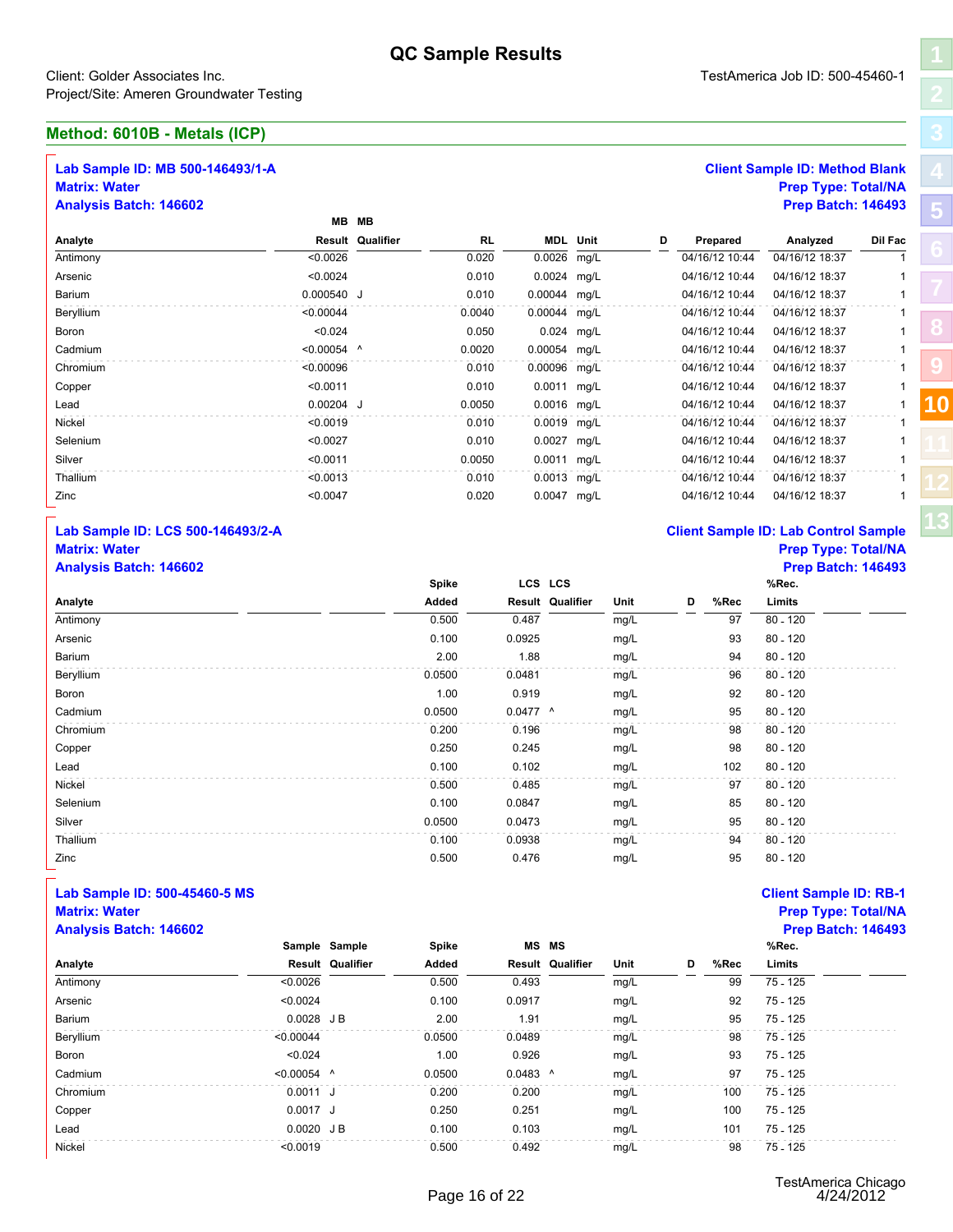| --              |                      |
|-----------------|----------------------|
|                 | $\ddot{\phantom{0}}$ |
| $B-1$           |                      |
| /NA             | Ŝ                    |
| 493<br>RPD      |                      |
| .imit           | 10                   |
| $\overline{20}$ |                      |
| 20              |                      |
| 20              |                      |
| 20              |                      |
| 20              |                      |
| 20              |                      |
|                 |                      |

| Method: 6010B - Metals (ICP) (Continued) |  |
|------------------------------------------|--|
|                                          |  |

|                                                                            |               |                                 | <b>QC Sample Results</b> |            |                         |      |   |      |                               |                            |            |  |
|----------------------------------------------------------------------------|---------------|---------------------------------|--------------------------|------------|-------------------------|------|---|------|-------------------------------|----------------------------|------------|--|
| Client: Golder Associates Inc.<br>Project/Site: Ameren Groundwater Testing |               | TestAmerica Job ID: 500-45460-1 |                          |            |                         |      |   |      |                               |                            |            |  |
| Method: 6010B - Metals (ICP) (Continued)                                   |               |                                 |                          |            |                         |      |   |      |                               |                            |            |  |
| Lab Sample ID: 500-45460-5 MS<br><b>Matrix: Water</b>                      |               |                                 |                          |            |                         |      |   |      | <b>Client Sample ID: RB-1</b> | <b>Prep Type: Total/NA</b> |            |  |
| <b>Analysis Batch: 146602</b>                                              |               |                                 |                          |            |                         |      |   |      |                               | <b>Prep Batch: 146493</b>  |            |  |
|                                                                            |               | Sample Sample                   | Spike                    |            | <b>MS MS</b>            |      |   |      | %Rec.                         |                            |            |  |
| Analyte                                                                    |               | Result Qualifier                | Added                    |            | Result Qualifier        | Unit | D | %Rec | Limits                        |                            |            |  |
| Selenium                                                                   | < 0.0027      |                                 | 0.100                    | 0.0838     |                         | mg/L |   | 84   | 75 - 125                      |                            |            |  |
| Silver                                                                     | < 0.0011      |                                 | 0.0500                   | 0.0476     |                         | mg/L |   | 95   | 75 - 125                      |                            |            |  |
| Thallium                                                                   | < 0.0013      |                                 | 0.100                    | 0.0955     |                         | mg/L |   | 95   | 75 - 125                      |                            |            |  |
| Zinc                                                                       | 0.052         |                                 | 0.500                    | 0.533      |                         | mg/L |   | 96   | $75 - 125$                    |                            |            |  |
| Lab Sample ID: 500-45460-5 MSD                                             |               |                                 |                          |            |                         |      |   |      | <b>Client Sample ID: RB-1</b> |                            |            |  |
| <b>Matrix: Water</b>                                                       |               |                                 |                          |            |                         |      |   |      |                               | <b>Prep Type: Total/NA</b> |            |  |
| <b>Analysis Batch: 146602</b>                                              |               |                                 |                          |            |                         |      |   |      |                               | <b>Prep Batch: 146493</b>  |            |  |
|                                                                            |               | Sample Sample                   | Spike                    |            | <b>MSD MSD</b>          |      |   |      | %Rec.                         |                            | <b>RPD</b> |  |
| Analyte                                                                    |               | Result Qualifier                | Added                    | Result     | Qualifier               | Unit | D | %Rec | Limits                        | <b>RPD</b>                 | Limit      |  |
| Antimony                                                                   | < 0.0026      |                                 | 0.500                    | 0.499      |                         | mg/L |   | 100  | $75 - 125$                    | 1.25                       | 20         |  |
| Arsenic                                                                    | < 0.0024      |                                 | 0.100                    | 0.0952     |                         | mg/L |   | 95   | 75 - 125                      | 3.72                       | 20         |  |
| Barium                                                                     | $0.0028$ JB   |                                 | 2.00                     | 1.93       |                         | mg/L |   | 96   | 75 - 125                      | 1.08                       | 20         |  |
| Beryllium                                                                  | < 0.00044     |                                 | 0.0500                   | 0.0490     |                         | mg/L |   | 98   | 75 - 125                      | 0.000                      | 20         |  |
| Boron                                                                      | < 0.024       |                                 | 1.00                     | 0.932      |                         | mg/L |   | 93   | 75 - 125                      | 1.00                       | 20         |  |
| Cadmium                                                                    | $< 0.00054$ ^ |                                 | 0.0500                   | $0.0487$ ^ |                         | mg/L |   | 97   | 75 - 125                      | 1.00                       | 20         |  |
| Chromium                                                                   | $0.0011$ J    |                                 | 0.200                    | 0.201      |                         | mg/L |   | 100  | 75 - 125                      | 1.00                       | 20         |  |
| Copper                                                                     | $0.0017$ J    |                                 | 0.250                    | 0.252      |                         | mg/L |   | 100  | 75 - 125                      | 1.00                       | 20         |  |
| Lead                                                                       | $0.0020$ JB   |                                 | 0.100                    | 0.103      |                         | mg/L |   | 101  | 75 - 125                      | 1.00                       | 20         |  |
| Nickel                                                                     | < 0.0019      |                                 | 0.500                    | 0.495      |                         | mg/L |   | 99   | 75 - 125                      | 1.00                       | 20         |  |
| Selenium                                                                   | < 0.0027      |                                 | 0.100                    | 0.0852     |                         | mg/L |   | 85   | 75 - 125                      | 1.61                       | 20         |  |
| Silver                                                                     | < 0.0011      |                                 | 0.0500                   | 0.0482     |                         | mg/L |   | 96   | 75 - 125                      | 1.13                       | 20         |  |
| Thallium                                                                   | < 0.0013      |                                 | 0.100                    | 0.0954     |                         | mg/L |   | 95   | 75 - 125                      | 0.000                      | 20         |  |
| Zinc                                                                       | 0.052         |                                 | 0.500                    | 0.534      |                         | mg/L |   | 96   | 75 - 125                      | 0.000                      | 20         |  |
| Lab Sample ID: 500-45460-5 DU<br><b>Matrix: Water</b>                      |               |                                 |                          |            |                         |      |   |      | <b>Client Sample ID: RB-1</b> | <b>Prep Type: Total/NA</b> |            |  |
| <b>Analysis Batch: 146602</b>                                              |               |                                 |                          |            |                         |      |   |      |                               | <b>Prep Batch: 146493</b>  |            |  |
|                                                                            |               | Sample Sample                   |                          |            | DU DU                   |      |   |      |                               |                            | <b>RPD</b> |  |
| Analyte                                                                    |               | <b>Result Qualifier</b>         |                          |            | <b>Result Qualifier</b> | Unit | D |      |                               | <b>RPD</b>                 | Limit      |  |
| Antimony                                                                   | < 0.0026      |                                 |                          | < 0.0026   |                         | mg/L |   |      |                               | <b>NC</b>                  | 20         |  |
| Arsenic                                                                    | < 0.0024      |                                 |                          | < 0.0024   |                         | mg/L |   |      |                               | <b>NC</b>                  | 20         |  |
| Barium                                                                     | $0.0028$ JB   |                                 |                          | 0.000800 J |                         | mg/L |   |      |                               | 110                        | 20         |  |
| Beryllium                                                                  | < 0.00044     |                                 |                          | < 0.00044  |                         | mg/L |   |      |                               | <b>NC</b>                  | 20         |  |
|                                                                            |               |                                 |                          |            |                         |      |   |      |                               |                            |            |  |

| Zinc                          | 0.052         |                         | 0.500 | 0.534         |                  | mg/L |   | 96 | 75 - 125                      | 0.000                      | 20         |
|-------------------------------|---------------|-------------------------|-------|---------------|------------------|------|---|----|-------------------------------|----------------------------|------------|
| Lab Sample ID: 500-45460-5 DU |               |                         |       |               |                  |      |   |    | <b>Client Sample ID: RB-1</b> |                            |            |
| <b>Matrix: Water</b>          |               |                         |       |               |                  |      |   |    |                               | <b>Prep Type: Total/NA</b> |            |
| <b>Analysis Batch: 146602</b> |               |                         |       |               |                  |      |   |    |                               | <b>Prep Batch: 146493</b>  |            |
|                               |               | Sample Sample           |       | DU DU         |                  |      |   |    |                               |                            | <b>RPD</b> |
| Analyte                       |               | <b>Result Qualifier</b> |       |               | Result Qualifier | Unit | D |    |                               | <b>RPD</b>                 | Limit      |
| Antimony                      | < 0.0026      |                         |       | < 0.0026      |                  | mg/L |   |    |                               | <b>NC</b>                  | 20         |
| Arsenic                       | < 0.0024      |                         |       | < 0.0024      |                  | mg/L |   |    |                               | <b>NC</b>                  | 20         |
| Barium                        | $0.0028$ JB   |                         |       | 0.000800 J    |                  | mg/L |   |    |                               | 110                        | 20         |
| Beryllium                     | < 0.00044     |                         |       | < 0.00044     |                  | mg/L |   |    |                               | <b>NC</b>                  | 20         |
| Boron                         | < 0.024       |                         |       | < 0.024       |                  | mg/L |   |    |                               | <b>NC</b>                  | 20         |
| Cadmium                       | $< 0.00054$ ^ |                         |       | $< 0.00054$ ^ |                  | mg/L |   |    |                               | <b>NC</b>                  | 20         |
| Chromium                      | $0.0011$ J    |                         |       | $0.00120$ J   |                  | mg/L |   |    |                               | 12.0                       | 20         |
| Copper                        | $0.0017$ J    |                         |       | $0.00189$ J   |                  | mg/L |   |    |                               | 11.0                       | 20         |
| Lead                          | 0.0020 JB     |                         |       | 0.00294 J     |                  | mg/L |   |    |                               | 40.0                       | 20         |
| Nickel                        | < 0.0019      |                         |       | < 0.0019      |                  | mg/L |   |    |                               | <b>NC</b>                  | 20         |
| Selenium                      | < 0.0027      |                         |       | < 0.0027      |                  | mg/L |   |    |                               | <b>NC</b>                  | 20         |
| Silver                        | < 0.0011      |                         |       | < 0.0011      |                  | mg/L |   |    |                               | <b>NC</b>                  | 20         |
| Thallium                      | < 0.0013      |                         |       | < 0.0013      |                  | mg/L |   |    |                               | <b>NC</b>                  | 20         |
| Zinc                          | 0.052         |                         |       | 0.0515        |                  | mg/L |   |    |                               | 1.00                       | 20         |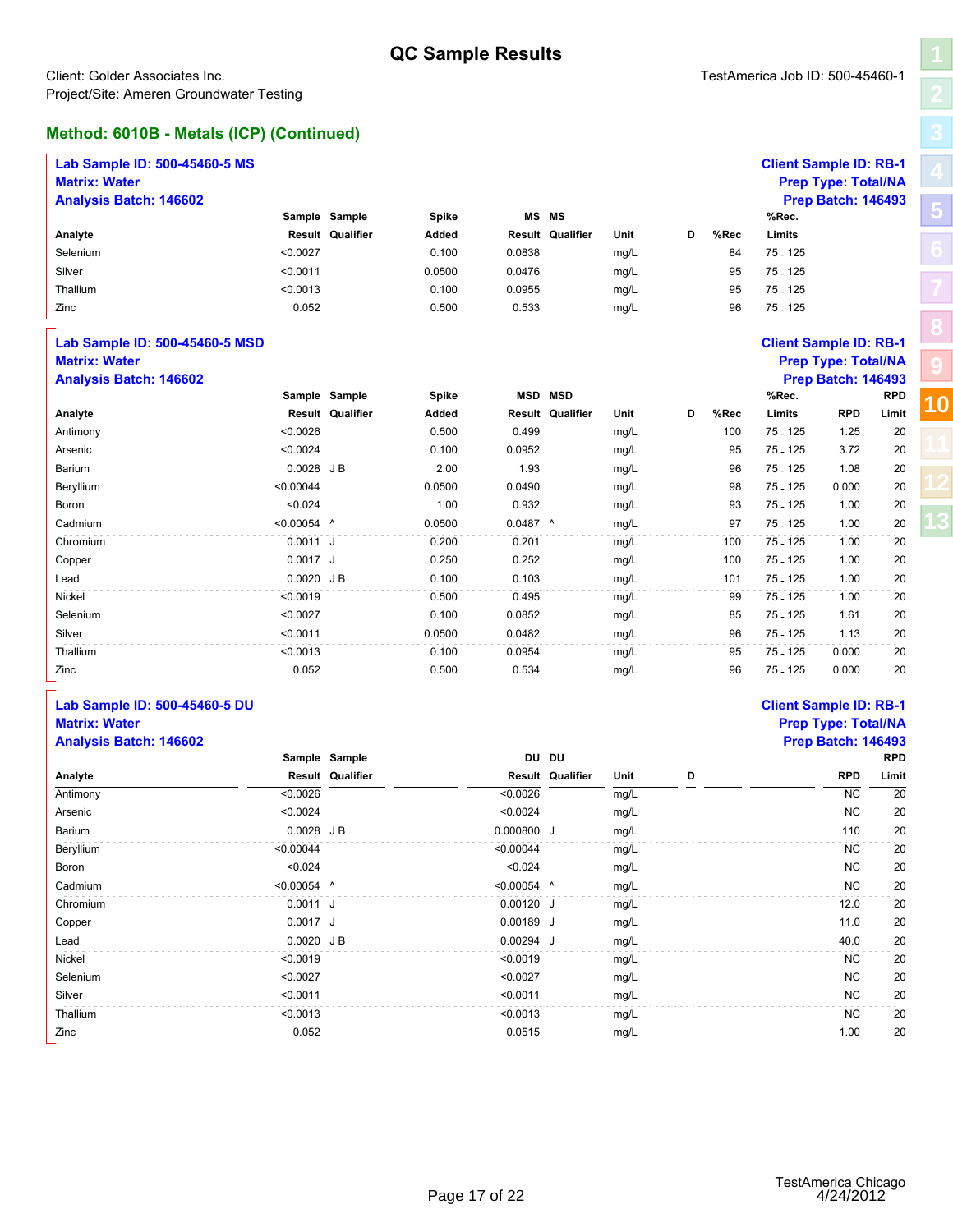CS LCS<br>
sult Qualifier Unit D<br>  $\frac{D}{u g/L}$  D<br>
MS MS<br>
MS MS<br>  $\frac{D}{884}$  F<br>  $\frac{D}{F}$   $\frac{Un}{u g/L}$  D

# **[8](#page-15-0) [9](#page-16-0)**

| :lient: Golder Associates Inc.          |         |                  |              |      |      |                         |      |   |   |                | l estAmerica Job ID: 500-45460-1            |         |
|-----------------------------------------|---------|------------------|--------------|------|------|-------------------------|------|---|---|----------------|---------------------------------------------|---------|
| roject/Site: Ameren Groundwater Testing |         |                  |              |      |      |                         |      |   |   |                |                                             |         |
| <b>Method: 7470A - Mercury (CVAA)</b>   |         |                  |              |      |      |                         |      |   |   |                |                                             |         |
| Lab Sample ID: MB 500-146542/7-A        |         |                  |              |      |      |                         |      |   |   |                | <b>Client Sample ID: Method Blank</b>       |         |
| <b>Matrix: Water</b>                    |         |                  |              |      |      |                         |      |   |   |                | <b>Prep Type: Total/NA</b>                  |         |
| <b>Analysis Batch: 146679</b>           |         |                  |              |      |      |                         |      |   |   |                | <b>Prep Batch: 146542</b>                   |         |
|                                         |         | MB MB            |              |      |      |                         |      |   |   |                |                                             |         |
| Analyte                                 |         | Result Qualifier |              | RL   |      | <b>MDL</b> Unit         |      | D |   | Prepared       | Analyzed                                    | Dil Fac |
| Mercury                                 | < 0.070 |                  |              | 0.20 |      | 0.070 ug/L              |      |   |   | 04/16/12 14:40 | 04/17/12 13:12                              |         |
| Lab Sample ID: LCS 500-146542/8-A       |         |                  |              |      |      |                         |      |   |   |                | <b>Client Sample ID: Lab Control Sample</b> |         |
| <b>Matrix: Water</b>                    |         |                  |              |      |      |                         |      |   |   |                | <b>Prep Type: Total/NA</b>                  |         |
| <b>Analysis Batch: 146679</b>           |         |                  |              |      |      |                         |      |   |   |                | <b>Prep Batch: 146542</b>                   |         |
|                                         |         |                  | <b>Spike</b> |      |      | LCS LCS                 |      |   |   |                | %Rec.                                       |         |
| Analyte                                 |         |                  | Added        |      |      | <b>Result Qualifier</b> | Unit |   | D | %Rec           | Limits                                      |         |
| Mercury                                 |         |                  | 2.00         |      | 1.89 |                         | ug/L |   |   | 95             | 80 - 120                                    |         |
|                                         |         |                  |              |      |      |                         |      |   |   |                |                                             |         |
| Lab Sample ID: 500-45460-1 MS           |         |                  |              |      |      |                         |      |   |   |                | <b>Client Sample ID: TGP-A</b>              |         |
|                                         |         |                  |              |      |      |                         |      |   |   |                |                                             |         |

| LCS LCS<br>%Rec.                                                                                      |  |
|-------------------------------------------------------------------------------------------------------|--|
| <b>Spike</b>                                                                                          |  |
| Analyte<br>%Rec<br>Limits<br>Added<br><b>Result Qualifier</b><br>Unit<br>D                            |  |
| Mercury<br>2.00<br>80 - 120<br>1.89<br>95<br>ug/L                                                     |  |
| Lab Sample ID: 500-45460-1 MS<br><b>Client Sample ID: TGP-A</b>                                       |  |
| <b>Matrix: Water</b><br><b>Prep Type: Total/NA</b>                                                    |  |
| <b>Prep Batch: 146542</b><br><b>Analysis Batch: 146679</b>                                            |  |
| <b>MS MS</b><br>Sample Sample<br>%Rec.<br><b>Spike</b>                                                |  |
| Analyte<br><b>Result Qualifier</b><br>%Rec<br><b>Result Qualifier</b><br>Unit<br>Limits<br>Added<br>D |  |
| $75 - 125$<br>Mercury<br>$0.684$ F<br>< 0.070<br>1.00<br>68<br>ug/L                                   |  |
|                                                                                                       |  |
| Lab Sample ID: 500-45460-1 MSD<br><b>Client Sample ID: TGP-A</b>                                      |  |

|                | <b>Prep Type: Total/NA</b> |  |
|----------------|----------------------------|--|
|                | <b>Prep Batch: 146542</b>  |  |
|                | %Rec.                      |  |
| ١C             | Limits                     |  |
| $\overline{8}$ | 75.125                     |  |

| Lab Sample ID: 500-45460-1 MSD |               |       |                | <b>Client Sample ID: TGP-A</b> |            |  |
|--------------------------------|---------------|-------|----------------|--------------------------------|------------|--|
| <b>Matrix: Water</b>           |               |       |                | <b>Prep Type: Total/NA</b>     |            |  |
| Analysis Batch: 146679         |               |       |                | <b>Prep Batch: 146542</b>      |            |  |
|                                | Sample Sample | Spike | <b>MSD MSD</b> | %Rec.                          | <b>RPD</b> |  |

| <b>Matrix: Water</b>           |         |                         |       |           |                         |      |   |      |                                | <b>Prep Type: Total/NA</b> |            |  |
|--------------------------------|---------|-------------------------|-------|-----------|-------------------------|------|---|------|--------------------------------|----------------------------|------------|--|
| <b>Analysis Batch: 146679</b>  |         |                         |       |           |                         |      |   |      |                                | <b>Prep Batch: 146542</b>  |            |  |
|                                |         | Sample Sample           | Spike |           | <b>MS MS</b>            |      |   |      | %Rec.                          |                            |            |  |
| Analyte                        |         | <b>Result Qualifier</b> | Added |           | <b>Result Qualifier</b> | Unit | D | %Rec | Limits                         |                            |            |  |
| Mercury                        | < 0.070 |                         | 1.00  | $0.684$ F |                         | ug/L |   | 68   | 75 - 125                       |                            |            |  |
| Lab Sample ID: 500-45460-1 MSD |         |                         |       |           |                         |      |   |      | <b>Client Sample ID: TGP-A</b> |                            |            |  |
| <b>Matrix: Water</b>           |         |                         |       |           |                         |      |   |      |                                | <b>Prep Type: Total/NA</b> |            |  |
| <b>Analysis Batch: 146679</b>  |         |                         |       |           |                         |      |   |      |                                | <b>Prep Batch: 146542</b>  |            |  |
|                                |         | Sample Sample           | Spike |           | <b>MSD MSD</b>          |      |   |      | %Rec.                          |                            | <b>RPD</b> |  |
| Analyte                        |         | <b>Result Qualifier</b> | Added |           | <b>Result Qualifier</b> | Unit | D | %Rec | Limits                         | <b>RPD</b>                 | Limit      |  |
| Mercury                        | < 0.070 |                         | 1.00  | 0.651 F   |                         | ug/L |   | 65   | 75 - 125                       | 4.96                       | 20         |  |
| Lab Sample ID: 500-45460-1 DU  |         |                         |       |           |                         |      |   |      | <b>Client Sample ID: TGP-A</b> |                            |            |  |

| <b>Matrix: Water</b>          |         |                         |       |         |                         |      |   |      |                                | <b>Prep Type: Total/NA</b> |            |
|-------------------------------|---------|-------------------------|-------|---------|-------------------------|------|---|------|--------------------------------|----------------------------|------------|
| <b>Analysis Batch: 146679</b> |         |                         |       |         |                         |      |   |      |                                | <b>Prep Batch: 146542</b>  |            |
|                               |         | Sample Sample           | Spike |         | <b>MSD MSD</b>          |      |   |      | %Rec.                          |                            | <b>RPD</b> |
| Analyte                       |         | <b>Result Qualifier</b> | Added |         | Result Qualifier        | Unit | D | %Rec | Limits                         | <b>RPD</b>                 | Limit      |
| Mercury                       | < 0.070 |                         | 1.00  | 0.651 F |                         | ug/L |   | 65   | 75 - 125                       | 4.96                       | 20         |
| Lab Sample ID: 500-45460-1 DU |         |                         |       |         |                         |      |   |      | <b>Client Sample ID: TGP-A</b> |                            |            |
| <b>Matrix: Water</b>          |         |                         |       |         |                         |      |   |      |                                | <b>Prep Type: Total/NA</b> |            |
| <b>Analysis Batch: 146679</b> |         |                         |       |         |                         |      |   |      |                                | <b>Prep Batch: 146542</b>  |            |
|                               |         | Sample Sample           |       |         | DU DU                   |      |   |      |                                |                            | <b>RPD</b> |
| Analyte                       |         | <b>Result Qualifier</b> |       |         | <b>Result Qualifier</b> | Unit | D |      |                                | RPD                        | Limit      |
| Mercury                       | < 0.070 |                         |       | < 0.070 |                         | ug/L |   |      |                                | NC                         | 20         |

#### **Method: 9056 - Anions, Ion Chromatography**

|                                           | Sample Sample |                         |       |           | טע טע            |      |   |   |          |                                             | <b>KPD</b>          |
|-------------------------------------------|---------------|-------------------------|-------|-----------|------------------|------|---|---|----------|---------------------------------------------|---------------------|
| Analyte                                   |               | Result Qualifier        |       |           | Result Qualifier | Unit |   | D |          |                                             | Limit<br><b>RPD</b> |
| Mercury                                   | < 0.070       |                         |       | < 0.070   |                  | ug/L |   |   |          |                                             | <b>NC</b><br>20     |
|                                           |               |                         |       |           |                  |      |   |   |          |                                             |                     |
| Method: 9056 - Anions, Ion Chromatography |               |                         |       |           |                  |      |   |   |          |                                             |                     |
| Lab Sample ID: MB 500-146758/3            |               |                         |       |           |                  |      |   |   |          | <b>Client Sample ID: Method Blank</b>       |                     |
| <b>Matrix: Water</b>                      |               |                         |       |           |                  |      |   |   |          | <b>Prep Type: Total/NA</b>                  |                     |
| <b>Analysis Batch: 146758</b>             |               |                         |       |           |                  |      |   |   |          |                                             |                     |
|                                           |               | MB MB                   |       |           |                  |      |   |   |          |                                             |                     |
| Analyte                                   |               | <b>Result Qualifier</b> |       | <b>RL</b> | <b>MDL</b> Unit  |      | D |   | Prepared | Analyzed                                    | Dil Fac             |
| Chloride                                  |               | 0.140 J                 |       | 0.20      | 0.083 mg/L       |      |   |   |          | 04/17/12 13:04                              |                     |
| Fluoride                                  |               | < 0.029                 |       | 0.20      | 0.029 mg/L       |      |   |   |          | 04/17/12 13:04                              |                     |
| Nitrate as N                              |               | < 0.023                 |       | 0.10      | 0.023 mg/L       |      |   |   |          | 04/17/12 13:04                              |                     |
| Sulfate                                   |               | < 0.090                 |       | 0.20      | 0.090 mg/L       |      |   |   |          | 04/17/12 13:04                              |                     |
| Lab Sample ID: LCS 500-146758/4           |               |                         |       |           |                  |      |   |   |          | <b>Client Sample ID: Lab Control Sample</b> |                     |
| <b>Matrix: Water</b>                      |               |                         |       |           |                  |      |   |   |          | <b>Prep Type: Total/NA</b>                  |                     |
| <b>Analysis Batch: 146758</b>             |               |                         |       |           |                  |      |   |   |          |                                             |                     |
|                                           |               |                         | Spike |           | LCS LCS          |      |   |   |          | %Rec.                                       |                     |
| Analyte                                   |               |                         | Added |           | Result Qualifier | Unit |   | D | %Rec     | Limits                                      |                     |
| Chloride                                  |               |                         | 3.00  | 3.01      |                  | mg/L |   |   | 100      | $80 - 120$                                  |                     |

#### **Lab Sample ID: LCS 500-146758/4 Client Sample ID: Lab Control Sample Matrix: Water Prep Type: Total/NA**

#### **Analysis Batch: 146758**

| Chloride                        | 0.140 J |              | 0.20          | 0.083 mg/L              |      |   |      | 04/17/12 13:04                              |  |
|---------------------------------|---------|--------------|---------------|-------------------------|------|---|------|---------------------------------------------|--|
| Fluoride                        | < 0.029 |              | 0.20          | 0.029 mg/L              |      |   |      | 04/17/12 13:04                              |  |
| Nitrate as N                    | < 0.023 |              | 0.10          | 0.023 mg/L              |      |   |      | 04/17/12 13:04                              |  |
| Sulfate                         | < 0.090 |              | 0.20          | 0.090 mg/L              |      |   |      | 04/17/12 13:04                              |  |
| Lab Sample ID: LCS 500-146758/4 |         |              |               |                         |      |   |      | <b>Client Sample ID: Lab Control Sample</b> |  |
| <b>Matrix: Water</b>            |         |              |               |                         |      |   |      | <b>Prep Type: Total/NA</b>                  |  |
| <b>Analysis Batch: 146758</b>   |         |              |               |                         |      |   |      |                                             |  |
|                                 |         | <b>Spike</b> |               | LCS LCS                 |      |   |      | %Rec.                                       |  |
| Analyte                         |         | Added        |               | <b>Result Qualifier</b> | Unit | D | %Rec | Limits                                      |  |
| Chloride                        |         | 3.00         | 3.01          |                         | mg/L |   | 100  | $80 - 120$                                  |  |
| Fluoride                        |         | 1.00         | 1.07          |                         | mg/L |   | 107  | $80 - 120$                                  |  |
| Nitrate as N                    |         | 2.00         | 2.07          |                         | mg/L |   | 104  | $80 - 120$                                  |  |
| Sulfate                         |         | 5.00         | 4.58          |                         | mg/L |   | 92   | $80 - 120$                                  |  |
|                                 |         |              | Page 18 of 22 |                         |      |   |      | TestAmerica Chicago<br>4/24/2012            |  |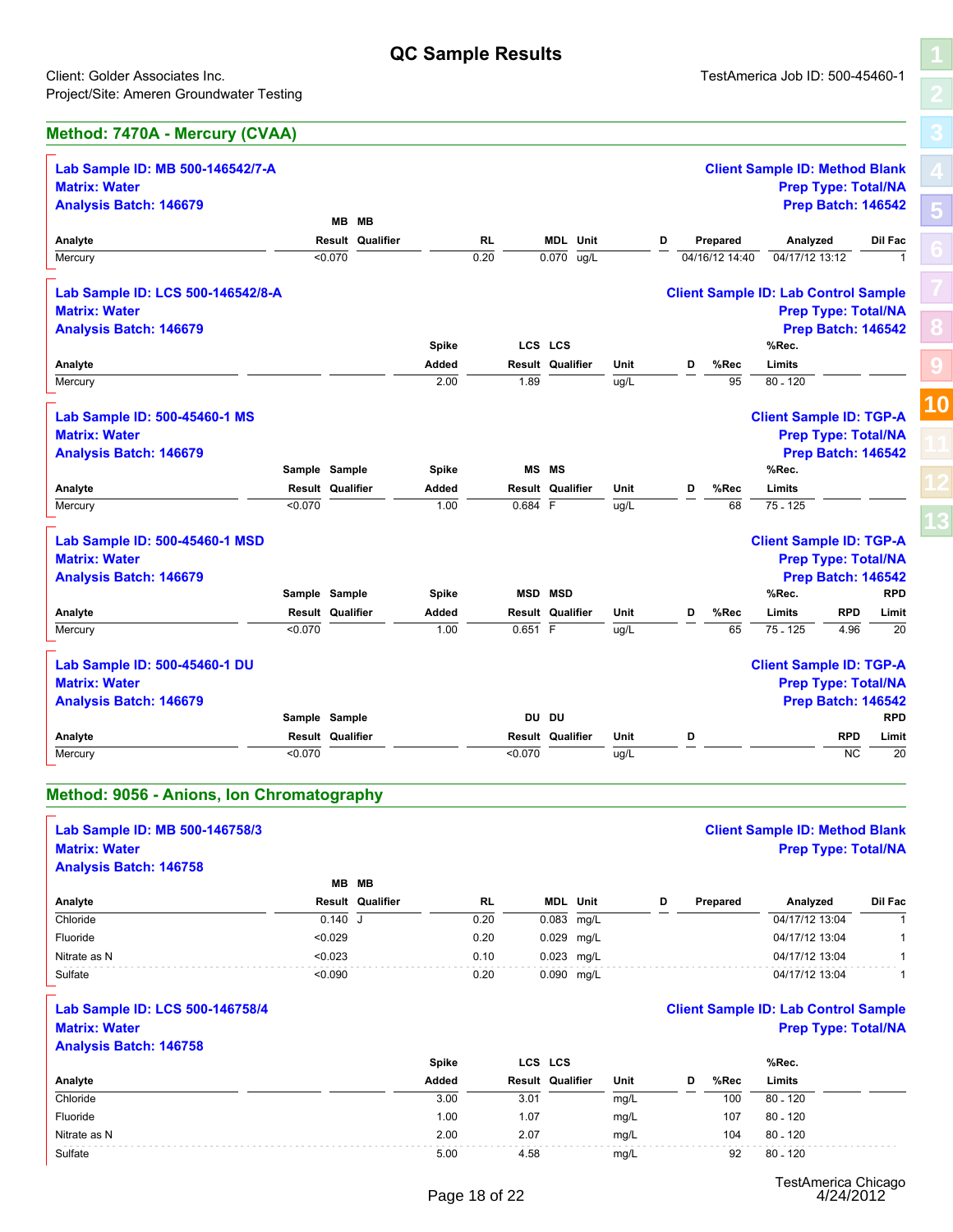#### Client: Golder Associates Inc. TestAmerica Job ID: 500-45460-1 Project/Site: Ameren Groundwater Testing

#### **Lab Sample ID: 500-45460-5 MS Client Sample ID: RB-1 Matrix: Water Prep Type: Total/NA**

|                                          |          |                         | <b>QC Sample Results</b> |        |                         |      |   |      |                                 |                            |            |
|------------------------------------------|----------|-------------------------|--------------------------|--------|-------------------------|------|---|------|---------------------------------|----------------------------|------------|
| Client: Golder Associates Inc.           |          |                         |                          |        |                         |      |   |      | TestAmerica Job ID: 500-45460-1 |                            |            |
| Project/Site: Ameren Groundwater Testing |          |                         |                          |        |                         |      |   |      |                                 |                            |            |
| Lab Sample ID: 500-45460-5 MS            |          |                         |                          |        |                         |      |   |      | <b>Client Sample ID: RB-1</b>   |                            |            |
| <b>Matrix: Water</b>                     |          |                         |                          |        |                         |      |   |      |                                 | <b>Prep Type: Total/NA</b> |            |
| <b>Analysis Batch: 146758</b>            |          |                         |                          |        |                         |      |   |      |                                 |                            |            |
|                                          |          | Sample Sample           | Spike                    |        | <b>MS MS</b>            |      |   |      | %Rec.                           |                            |            |
| Analyte                                  |          | <b>Result Qualifier</b> | Added                    |        | <b>Result Qualifier</b> | Unit | D | %Rec | Limits                          |                            |            |
| Chloride                                 | $0.64$ B |                         | 3.00                     | 3.28   |                         | mg/L |   | 88   | $75 - 125$                      |                            |            |
| Fluoride                                 | < 0.029  |                         | 1.00                     | 1.07   |                         | mg/L |   | 107  | 75 - 125                        |                            |            |
| Nitrate as N                             | 0.28     |                         | 2.00                     | 2.08   |                         | mg/L |   | 90   | $75 - 125$                      |                            |            |
| Sulfate                                  | $0.17$ J |                         | 5.00                     | 4.82   |                         | mg/L |   | 93   | $75 - 125$                      |                            |            |
| Lab Sample ID: 500-45460-5 MSD           |          |                         |                          |        |                         |      |   |      | <b>Client Sample ID: RB-1</b>   |                            |            |
| <b>Matrix: Water</b>                     |          |                         |                          |        |                         |      |   |      |                                 | <b>Prep Type: Total/NA</b> |            |
| <b>Analysis Batch: 146758</b>            |          |                         |                          |        |                         |      |   |      |                                 |                            |            |
|                                          |          | Sample Sample           | Spike                    | MSD    | <b>MSD</b>              |      |   |      | %Rec.                           |                            | <b>RPD</b> |
| Analyte                                  |          | <b>Result Qualifier</b> | Added                    | Result | Qualifier               | Unit | D | %Rec | Limits                          | <b>RPD</b>                 | Limit      |
| Chloride                                 | 0.64     | B                       | 3.00                     | 3.26   |                         | mg/L |   | 87   | 75 - 125                        | 1.00                       | 20         |

#### **Lab Sample ID: 500-45460-5 MSD Client Sample ID: RB-1 Matrix: Water Prep Type: Total/NA Analysis Batch: 146758**

| Chloride                       | $0.64$ B |                  | 3.00  | 3.28 |                         | mg/L |   | 88   | 75 - 125                      |                            |            | $\cup$ |
|--------------------------------|----------|------------------|-------|------|-------------------------|------|---|------|-------------------------------|----------------------------|------------|--------|
| Fluoride                       | < 0.029  |                  | 1.00  | 1.07 |                         | mg/L |   | 107  | 75 - 125                      |                            |            |        |
| Nitrate as N                   | 0.28     |                  | 2.00  | 2.08 |                         | mg/L |   | 90   | 75 - 125                      |                            |            |        |
| Sulfate                        | 0.17 J   |                  | 5.00  | 4.82 |                         | mg/L |   | 93   | 75 - 125                      |                            |            |        |
| Lab Sample ID: 500-45460-5 MSD |          |                  |       |      |                         |      |   |      | <b>Client Sample ID: RB-1</b> |                            |            |        |
| <b>Matrix: Water</b>           |          |                  |       |      |                         |      |   |      |                               | <b>Prep Type: Total/NA</b> |            |        |
| <b>Analysis Batch: 146758</b>  |          |                  |       |      |                         |      |   |      |                               |                            |            |        |
|                                |          | Sample Sample    | Spike |      | <b>MSD MSD</b>          |      |   |      | %Rec.                         |                            | <b>RPD</b> |        |
|                                |          |                  |       |      |                         |      |   |      |                               |                            |            |        |
| Analyte                        |          | Result Qualifier | Added |      | <b>Result Qualifier</b> | Unit | D | %Rec | Limits                        | <b>RPD</b>                 | Limit      |        |
| Chloride                       | $0.64$ B |                  | 3.00  | 3.26 |                         | mg/L |   | 87   | 75 - 125                      | 1.00                       | 20         |        |
| Fluoride                       | < 0.029  |                  | 1.00  | 1.05 |                         | mg/L |   | 105  | 75 - 125                      | 2.15                       | 20         |        |
| Nitrate as N                   | 0.28     |                  | 2.00  | 2.09 |                         | mg/L |   | 90   | 75 - 125                      | 0.000                      | 20         |        |
| Sulfate                        | $0.17$ J |                  | 5.00  | 4.80 |                         | mg/L |   | 92   | 75 - 125                      | 0.000                      | 20         |        |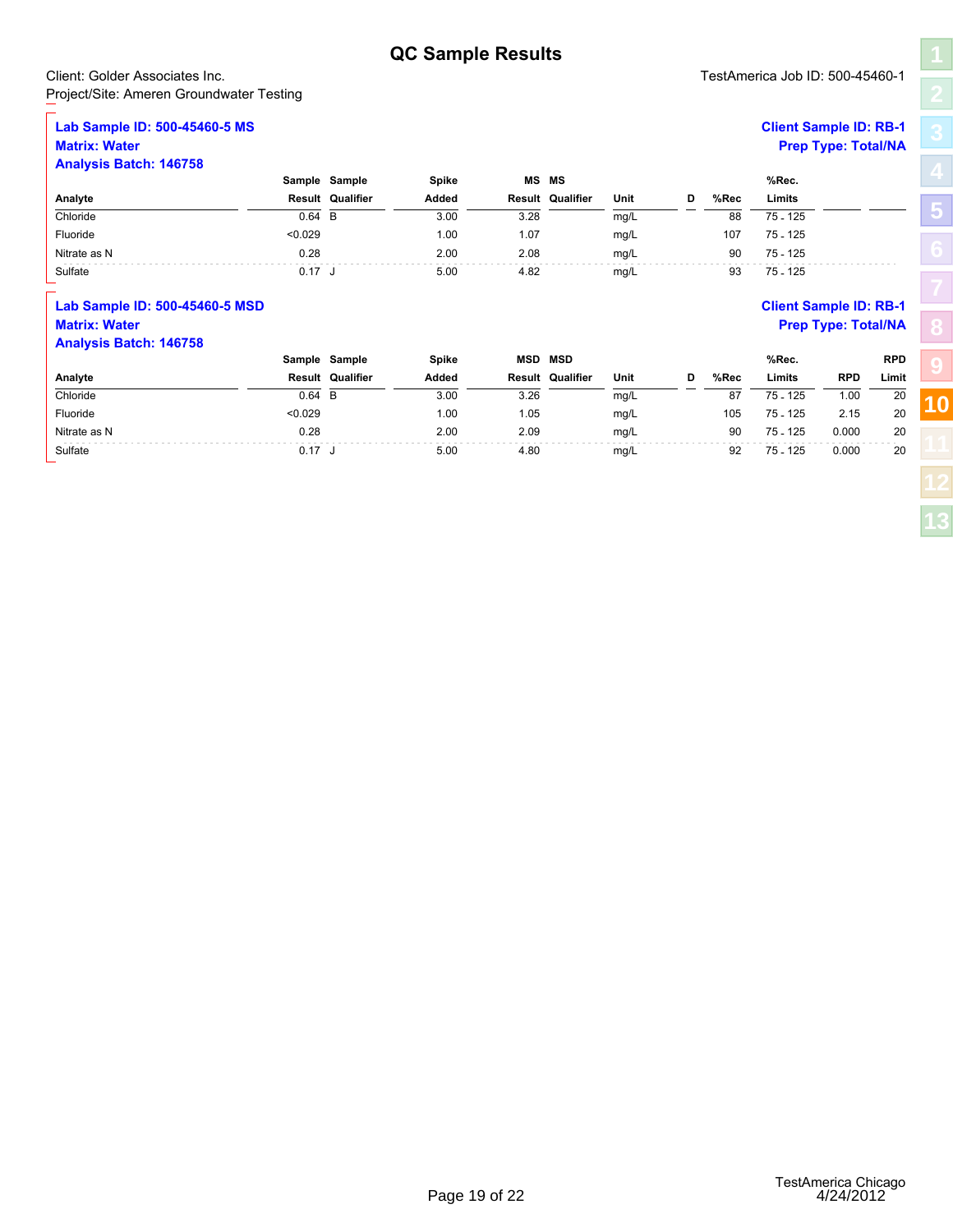#### **Certification Summary**

#### <span id="page-22-1"></span><span id="page-22-0"></span>Client: Golder Associates Inc. TestAmerica Job ID: 500-45460-1 Project/Site: Ameren Groundwater Testing

| ۱                       |
|-------------------------|
| l                       |
| ì,                      |
| 4                       |
| $\overline{5}$          |
| l<br>$\epsilon$         |
| ľ                       |
| $\overline{\mathbf{S}}$ |
| $\overline{\mathbf{a}}$ |
|                         |
|                         |
|                         |

| Laboratory          | <b>Authority</b>    | Program              | <b>EPA Region</b> | <b>Certification ID</b> |
|---------------------|---------------------|----------------------|-------------------|-------------------------|
| TestAmerica Chicago | Alabama             | State Program        |                   | 40461                   |
| TestAmerica Chicago | California          | <b>NELAC</b>         | 9                 | 01132CA                 |
| TestAmerica Chicago | Florida             | <b>NELAC</b>         |                   | E871072                 |
| TestAmerica Chicago | Georgia             | State Program        |                   | 939                     |
| TestAmerica Chicago | Georgia             | State Program        |                   | N/A                     |
| TestAmerica Chicago | Hawaii              | State Program        | q                 | N/A                     |
| TestAmerica Chicago | <b>Illinois</b>     | <b>NELAC</b>         | 5                 | 100201                  |
| TestAmerica Chicago | Indiana             | State Program        | 5                 | $C$ -IL-02              |
| TestAmerica Chicago | lowa                | State Program        |                   | 82                      |
| TestAmerica Chicago | Kansas              | <b>NELAC</b>         |                   | E-10161                 |
| TestAmerica Chicago | Kentucky            | State Program        |                   | 90023                   |
| TestAmerica Chicago | Kentucky (UST)      | State Program        |                   | 66                      |
| TestAmerica Chicago | $L-A-B$             | DoD ELAP             |                   | L2304                   |
| TestAmerica Chicago | $L-A-B$             | <b>ISO/IEC 17025</b> |                   | L2304                   |
| TestAmerica Chicago | Louisiana           | <b>NELAC</b>         | 6                 | 30720                   |
| TestAmerica Chicago | Massachusetts       | State Program        |                   | M-IL035                 |
| TestAmerica Chicago | Mississippi         | State Program        |                   | N/A                     |
| TestAmerica Chicago | North Carolina DENR | State Program        |                   | 291                     |
| TestAmerica Chicago | Oklahoma            | State Program        | 6                 | 8908                    |
| TestAmerica Chicago | South Carolina      | State Program        |                   | 77001                   |
| TestAmerica Chicago | Texas               | <b>NELAC</b>         | 6                 | T104704252-09-TX        |
| TestAmerica Chicago | <b>USDA</b>         | Federal              |                   | P330-12-00038           |
| TestAmerica Chicago | Virginia            | <b>NELAC</b>         | 3                 | 460142                  |
| TestAmerica Chicago | Wisconsin           | State Program        | 5                 | 999580010               |
| TestAmerica Chicago | Wyoming             | State Program        | 8                 | 8TMS-Q                  |

Accreditation may not be offered or required for all methods and analytes reported in this package. Please contact your project manager for the laboratory's current list of certified methods and analytes.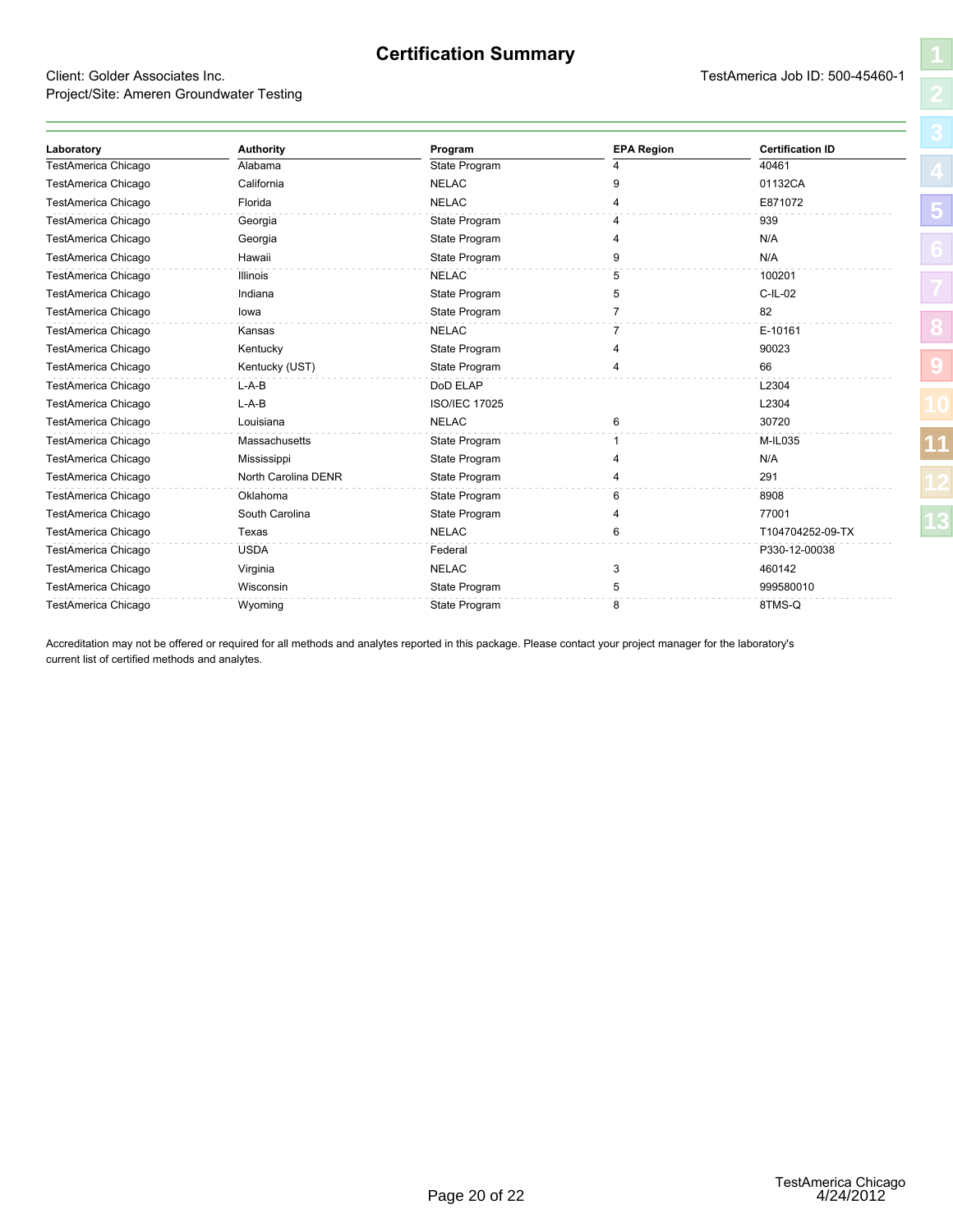<span id="page-23-1"></span><span id="page-23-0"></span>

| <b>Chain of</b><br><b>Custody Record</b>                                                        |                                                                                                                |                                        | Temperature on Receipt $\underline{\hspace{1em} 0.3}$ |                                 |                 |        |                                      |                                |  |                                                                                                 |                           |                             |                            |             |  |  |                                                   | <b>TestAmerica</b>                  |                      |  |  |                              | $500 -$<br>45460        |                                                |  |
|-------------------------------------------------------------------------------------------------|----------------------------------------------------------------------------------------------------------------|----------------------------------------|-------------------------------------------------------|---------------------------------|-----------------|--------|--------------------------------------|--------------------------------|--|-------------------------------------------------------------------------------------------------|---------------------------|-----------------------------|----------------------------|-------------|--|--|---------------------------------------------------|-------------------------------------|----------------------|--|--|------------------------------|-------------------------|------------------------------------------------|--|
| TAL-4124 (1007)                                                                                 |                                                                                                                |                                        | Drinking Water? Yes □ No                              |                                 |                 |        |                                      |                                |  |                                                                                                 |                           |                             |                            |             |  |  |                                                   | THE LEADER IN ENVIRONMENTAL TESTING |                      |  |  |                              |                         |                                                |  |
| Client                                                                                          |                                                                                                                |                                        | Project Manager                                       |                                 | MARK HADDOCK    |        |                                      |                                |  |                                                                                                 |                           |                             |                            |             |  |  | Date                                              | $4 - 15 - 12$                       |                      |  |  |                              | Chain of Custody Number | l373                                           |  |
| <u>GOLDER ASSOC.</u><br>"820 SMAIN ST, SUITE 100<br>Address                                     |                                                                                                                |                                        | Telephone Number (Area Code)/Fax Number               |                                 | $636724 - 9191$ |        |                                      |                                |  |                                                                                                 |                           |                             |                            |             |  |  | Lab Number                                        |                                     |                      |  |  | Page                         |                         | $of$ <sub>r</sub>                              |  |
| City<br>ST CHARLES                                                                              | $\begin{array}{ l } \hline \text{State} & \text{Zip Code} \ \hline \text{MU} & \text{GS} \end{array}$<br>63301 |                                        |                                                       |                                 | MIKE DREYER $ $ |        |                                      | Lab Contact<br>DONNA INGEPSOLL |  |                                                                                                 |                           |                             |                            |             |  |  | Analysis (Attach list if<br>more space is needed) |                                     |                      |  |  |                              |                         |                                                |  |
| Project Name and Location (State)<br>AMEREN LABADIE / MO                                        |                                                                                                                |                                        |                                                       | Carrier/Waybill Number<br>FEDEX |                 |        |                                      |                                |  |                                                                                                 |                           |                             | NETAS                      | AntuS       |  |  |                                                   |                                     |                      |  |  |                              | Special Instructions/   |                                                |  |
| Contract/Purchase Order/Quote No.<br>- 12384274                                                 |                                                                                                                |                                        |                                                       |                                 | Matrix          |        | Containers &<br><b>Preservatives</b> |                                |  |                                                                                                 | šoi                       |                             |                            |             |  |  |                                                   |                                     |                      |  |  | <b>Conditions of Receipl</b> |                         |                                                |  |
| Sample I.D. No. and Description<br>(Containers for each sample may be combined on one line)     | Date                                                                                                           | Time                                   | ₹                                                     | Appeaus                         | $\frac{d}{dS}$  | Unpres | <b>42SO4</b>                         | HMO3                           |  | $\mathbf{Q}$ $\begin{bmatrix} \mathbf{g} & \mathbf{g} \\ \mathbf{g} & \mathbf{g} \end{bmatrix}$ |                           |                             | 3                          | ್ಲಿ<br>انتي |  |  |                                                   |                                     |                      |  |  |                              |                         |                                                |  |
| $T G P -$                                                                                       | $4 - 12 - 12$                                                                                                  | 1705                                   |                                                       | ΙX.                             |                 |        |                                      |                                |  |                                                                                                 |                           |                             | $\boldsymbol{\times}$<br>Х |             |  |  |                                                   |                                     |                      |  |  |                              |                         |                                                |  |
| TGP - B                                                                                         | 4-13-12 1135                                                                                                   |                                        |                                                       | χ                               |                 |        |                                      |                                |  |                                                                                                 |                           |                             | ΧI                         |             |  |  |                                                   |                                     |                      |  |  |                              |                         |                                                |  |
| TGP-C                                                                                           | $4 - 12 - 12$ 1500                                                                                             |                                        |                                                       | $\bar{\chi}$                    |                 |        |                                      |                                |  |                                                                                                 |                           |                             |                            |             |  |  |                                                   |                                     |                      |  |  |                              |                         |                                                |  |
| $DUP =$                                                                                         | $4 - 12 - 12$                                                                                                  |                                        |                                                       | χ                               |                 |        |                                      |                                |  |                                                                                                 |                           |                             |                            |             |  |  |                                                   |                                     |                      |  |  |                              |                         |                                                |  |
| RB -                                                                                            | $4 - 13$ $12$ $1200$                                                                                           |                                        |                                                       | χ                               |                 |        |                                      |                                |  |                                                                                                 |                           |                             |                            |             |  |  |                                                   |                                     |                      |  |  |                              |                         |                                                |  |
|                                                                                                 |                                                                                                                |                                        |                                                       |                                 |                 |        |                                      |                                |  |                                                                                                 |                           |                             |                            |             |  |  |                                                   |                                     |                      |  |  |                              |                         |                                                |  |
|                                                                                                 |                                                                                                                |                                        |                                                       |                                 |                 |        |                                      |                                |  |                                                                                                 |                           |                             |                            |             |  |  |                                                   |                                     |                      |  |  |                              |                         |                                                |  |
|                                                                                                 |                                                                                                                |                                        |                                                       |                                 |                 |        |                                      |                                |  |                                                                                                 |                           |                             |                            |             |  |  |                                                   |                                     |                      |  |  |                              |                         |                                                |  |
|                                                                                                 |                                                                                                                |                                        |                                                       |                                 |                 |        |                                      |                                |  |                                                                                                 |                           |                             |                            |             |  |  |                                                   |                                     |                      |  |  |                              |                         |                                                |  |
|                                                                                                 |                                                                                                                |                                        |                                                       |                                 |                 |        |                                      |                                |  |                                                                                                 |                           |                             |                            |             |  |  |                                                   |                                     |                      |  |  |                              |                         |                                                |  |
|                                                                                                 |                                                                                                                |                                        |                                                       |                                 |                 |        |                                      |                                |  |                                                                                                 |                           |                             |                            |             |  |  |                                                   |                                     |                      |  |  |                              |                         |                                                |  |
| Possible Hazard Identification                                                                  |                                                                                                                |                                        |                                                       |                                 | Sample Disposal |        |                                      |                                |  |                                                                                                 |                           |                             |                            |             |  |  |                                                   |                                     |                      |  |  |                              |                         |                                                |  |
| Mon-Hazard<br>Fiammable<br>Skin Irritant                                                        | Poison B                                                                                                       | $\Box$ Unknown $\Box$ Return To Client |                                                       |                                 |                 |        | $\Box$ Disposal By Lab               |                                |  |                                                                                                 |                           | $\Sigma$ Archive For $\_\_$ |                            |             |  |  | Months                                            |                                     | longer than 1 month) |  |  |                              |                         | (A fee may be assessed if samples are retained |  |
| Turn Around Time Required<br>$\Box$ 7 Days $\Box$ 14 Days<br>$\Box$ 48 Hours<br>$\Box$ 24 Hours | $\Box$ 21 Days                                                                                                 |                                        | <b>E</b> other <sup>3</sup> PAY                       |                                 |                 |        |                                      |                                |  |                                                                                                 | OC Requirements (Specity) |                             |                            |             |  |  |                                                   |                                     |                      |  |  |                              |                         |                                                |  |
| 1. Relinquished By                                                                              |                                                                                                                | Date                                   | $4 - 13 - 12$                                         |                                 | Time<br>1345    |        |                                      | 1. Received By                 |  |                                                                                                 |                           |                             |                            |             |  |  |                                                   |                                     |                      |  |  | Dete<br>ाराज                 |                         | Time<br>0730                                   |  |
| 2. Relinquished By                                                                              |                                                                                                                | t ate.                                 |                                                       |                                 | Time            |        |                                      | 2. Re≿ <del>il</del> ived By   |  |                                                                                                 |                           |                             |                            |             |  |  |                                                   |                                     |                      |  |  | Date                         |                         | Time                                           |  |
| 3. Relinquished By                                                                              |                                                                                                                | Date                                   |                                                       |                                 | <b>Time</b>     |        |                                      | 3. Received By                 |  |                                                                                                 |                           |                             |                            |             |  |  |                                                   |                                     |                      |  |  | Date                         |                         | <b>Time</b>                                    |  |

Comments